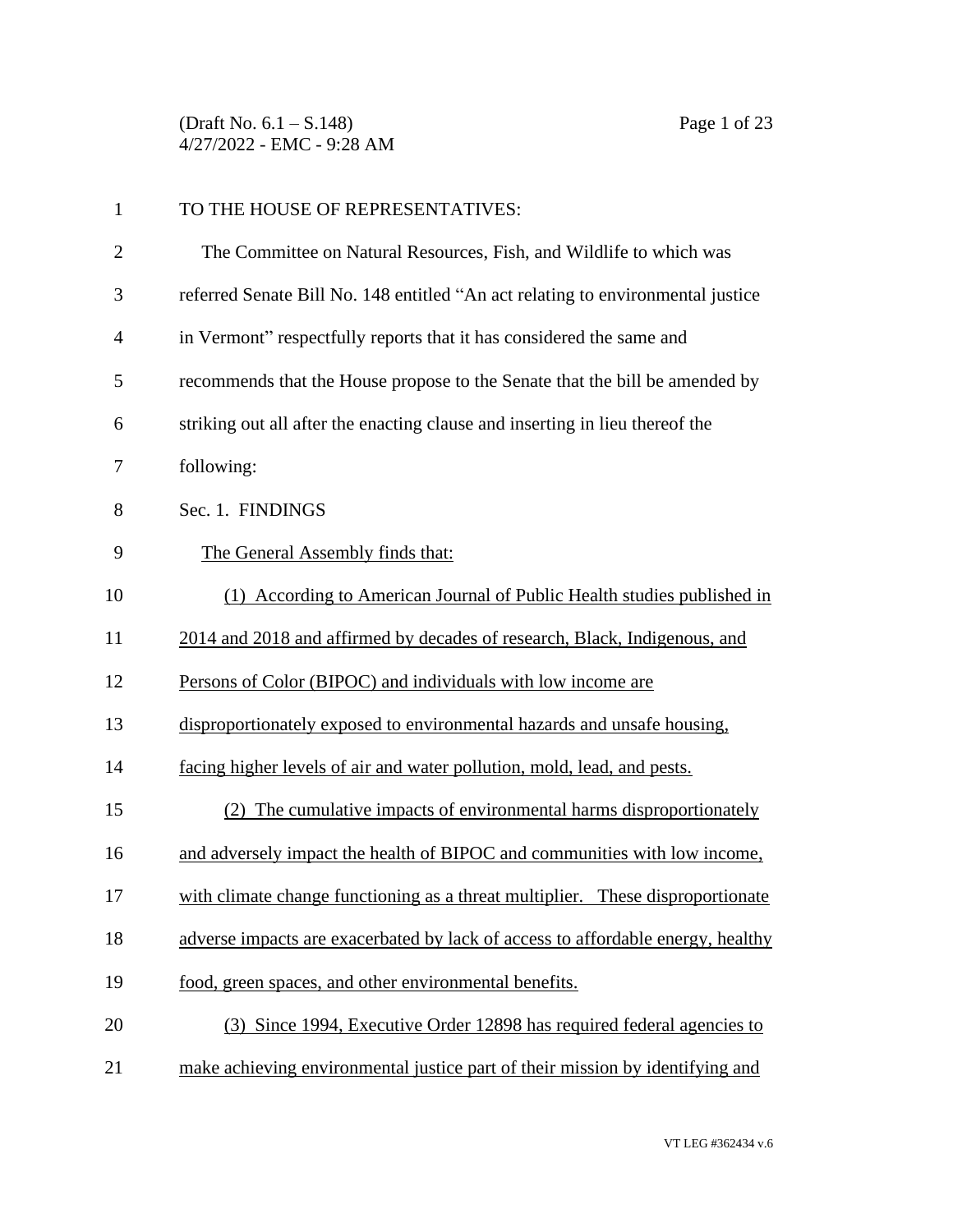(Draft No. 6.1 – S.148) Page 2 of 23 4/27/2022 - EMC - 9:28 AM

| $\mathbf{1}$   | addressing disproportionately high and adverse human health or environmental   |
|----------------|--------------------------------------------------------------------------------|
| $\overline{2}$ | effects of its programs, policies, and activities on minority populations and  |
| 3              | populations with low incomes in the United States.                             |
| $\overline{4}$ | (4) According to the Centers for Disease Control and Prevention,               |
| 5              | 30 percent of Vermont towns with high town household poverty have limited      |
| 6              | access to grocery stores. In addition, a study conducted at the University of  |
| 7              | Vermont showed that in Vermont, BIPOC individuals were twice as likely to      |
| 8              | have trouble affording fresh food and to go hungry in a month than white       |
| 9              | individuals.                                                                   |
| 10             | Inadequate transportation impedes job access, narrowing the scope<br>(5)       |
| 11             | of jobs available to individuals with low income and potentially impacting job |
| 12             | performance.                                                                   |
| 13             | (6) In 2020, the Center for American Progress found that 76 percent of         |
| 14             | BIPOC individuals in Vermont live in "nature deprived" census tracts with a    |
| 15             | higher proportion of natural areas lost to human activities than the Vermont   |
| 16             | median. In contrast, 27 percent of white individuals live in these areas.      |
| 17             | (7) The U.S. Centers for Disease Control and Prevention states that            |
| 18             | systemic health and social inequities disproportionately increases the risk of |
| 19             | racial and ethnic minority groups becoming infected by and dying from          |
| 20             | COVID-19.                                                                      |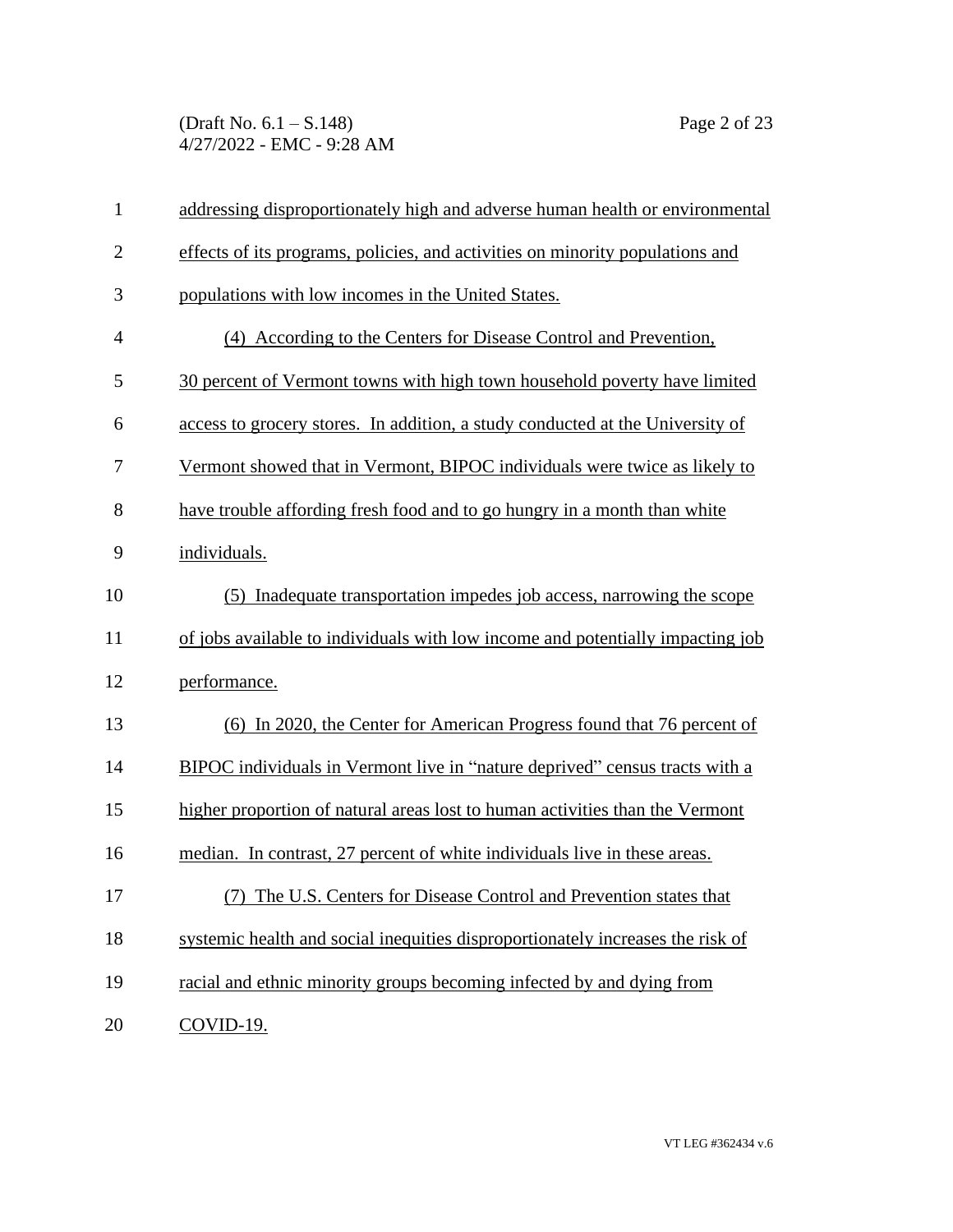(Draft No. 6.1 – S.148) Page 3 of 23 4/27/2022 - EMC - 9:28 AM

| $\mathbf{1}$   | (8) According to the Vermont Department of Health, inequities in access       |
|----------------|-------------------------------------------------------------------------------|
| $\mathbf{2}$   | to and quality of health care, employment, and housing have contributed to    |
| 3              | disproportionately high rates of COVID-19 among BIPOC Vermonters.             |
| $\overline{4}$ | (9) An analysis by University of Vermont researchers found that mobile        |
| 5              | homes are more likely than permanent structures to be located in a flood      |
| 6              | hazard area. During Tropical Storm Irene, mobile parks and over 561 mobile    |
| 7              | homes in Vermont were damaged or destroyed. Mobile homes make up 7.2          |
| 8              | percent of all housing units in Vermont and were approximately 40 percent of  |
| 9              | sites affected by Tropical Storm Irene.                                       |
| 10             | (10) A University of Vermont study reports that BIPOC individuals             |
| 11             | were seven times more likely to have gone without heat in the past year, over |
| 12             | two times more likely to have trouble affording electricity, and seven times  |
| 13             | less likely to own a solar panel than white Vermonters.                       |
| 14             | (11) The U.S. Environmental Protection Agency recognized Vermont's            |
| 15             | deficiencies in addressing environmental justice concerns related to legacy   |
| 16             | mining and mobile home park habitability, providing grants for these projects |
| 17             | in 1998 and 2005.                                                             |
| 18             | (12) Vermont State agencies receiving federal funds are subject to the        |
| 19             | antidiscrimination requirements of Title VI of the Civil Rights Act of 1964.  |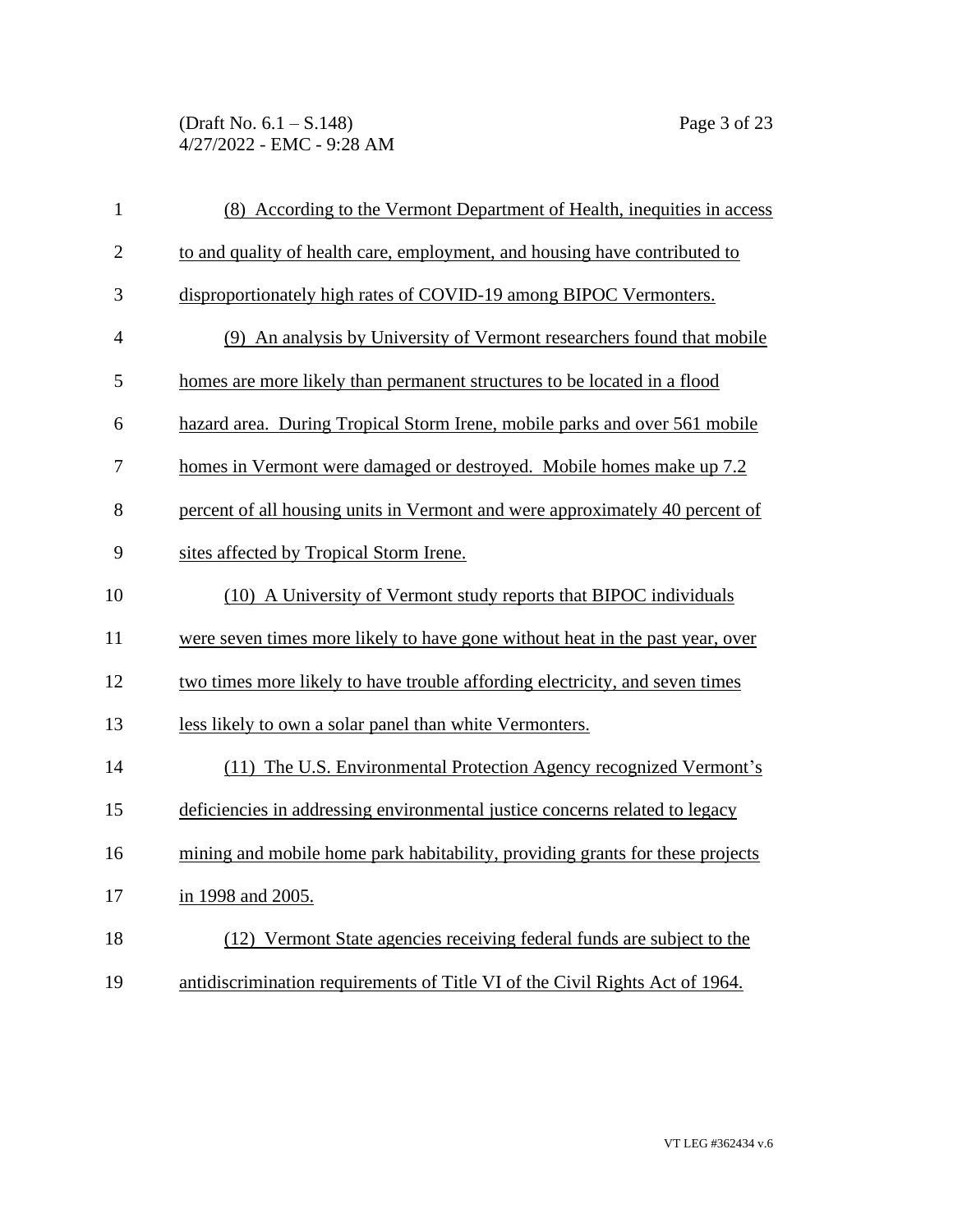(Draft No. 6.1 – S.148) Page 4 of 23 4/27/2022 - EMC - 9:28 AM

| $\mathbf{1}$   | (13) In response to the documented inadequacy of state and federal                  |
|----------------|-------------------------------------------------------------------------------------|
| $\mathbf{2}$   | environmental and land use laws to protect vulnerable communities, increasing       |
| 3              | numbers of states have adopted formal environmental justice laws and policies.      |
| $\overline{4}$ | (14) At least 17 states have developed mapping tools to identify                    |
| 5              | environmentally overburdened communities and environmental health                   |
| 6              | disparities.                                                                        |
| 7              | (15) The State of Vermont does not currently have a State-managed                   |
| 8              | mapping tool that clearly identifies environmentally overburdened                   |
| 9              | communities.                                                                        |
| 10             | (16) The 1991 Principles of Environmental Justice adopted by The First              |
| 11             | National People of Color Environmental Leadership Summit demand the right           |
| 12             | of all individuals to participate as equal partners at every level of decision      |
| 13             | making, including needs assessment, planning, implementation, enforcement,          |
| 14             | and evaluation.                                                                     |
| 15             | (17) Article VII of the Vermont Constitution establishes the government             |
| 16             | as a vehicle for the common benefit, protection, and security of Vermonters         |
| 17             | and not for the particular emolument or advantage of any single set of persons      |
| 18             | who are only a part of that community. This, coupled with Article I's               |
| 19             | guarantee of equal rights to enjoying life, liberty, and safety, and Article IV's   |
| 20             | assurance of timely justice for all, encourages political officials to identify how |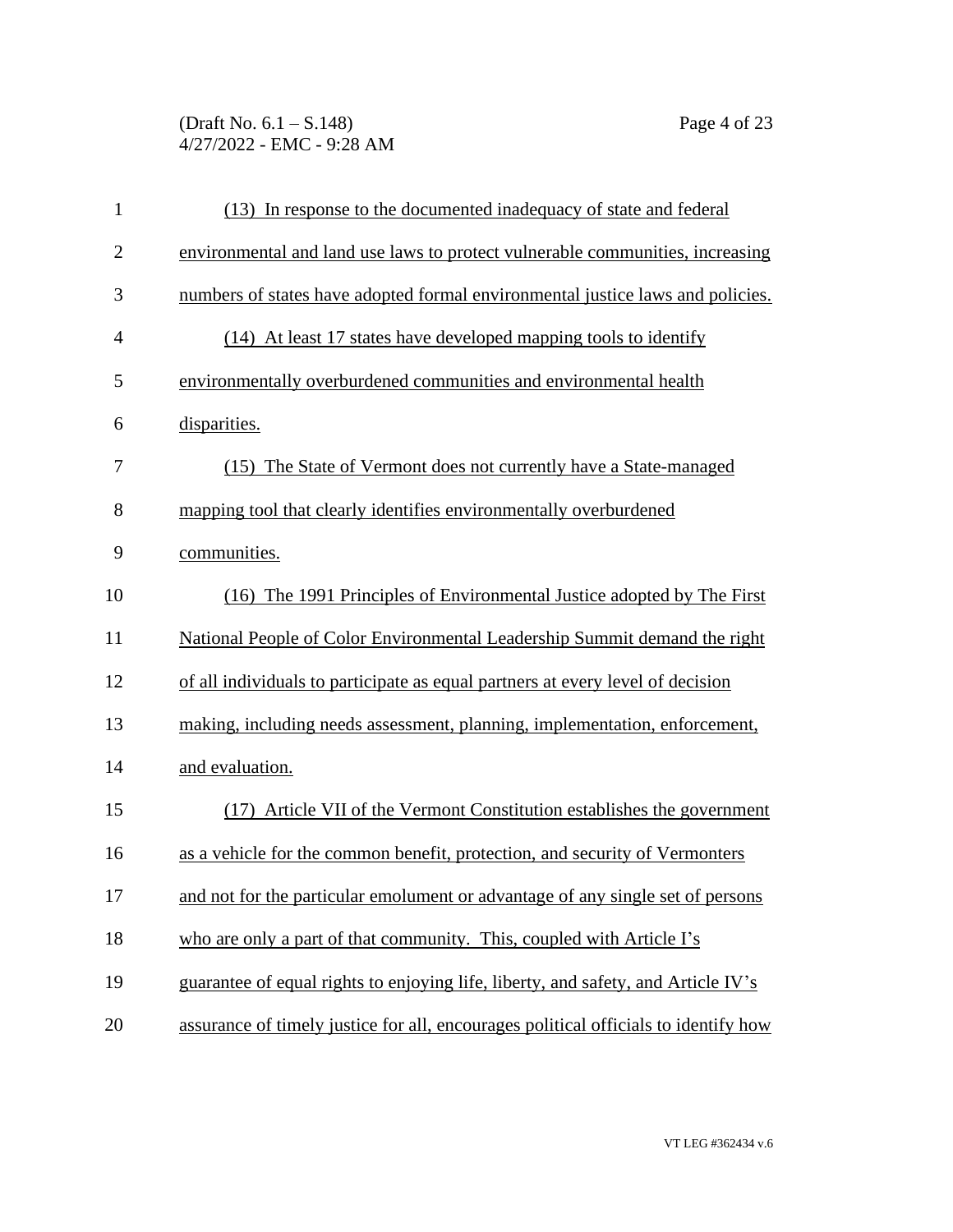(Draft No. 6.1 – S.148) Page 5 of 23 4/27/2022 - EMC - 9:28 AM

| $\mathbf{1}$   | particular communities may be unequally burdened or receive unequal            |
|----------------|--------------------------------------------------------------------------------|
| $\overline{2}$ | protection under the law due to race, income, or geographic location.          |
| 3              | (18) Lack of a clear environmental justice policy has resulted in a            |
| $\overline{4}$ | piecemeal approach to understanding and addressing environmental justice in    |
| 5              | Vermont and creates a barrier to establishing clear definitions, metrics, and  |
| 6              | strategies to ensure meaningful engagement and more equitable distribution of  |
| 7              | environmental benefits and burdens.                                            |
| 8              | (19) It is the State of Vermont's responsibility to pursue environmental       |
| 9              | justice for its residents and to ensure that its agencies do not contribute to |
| 10             | unfair distribution of environmental benefits to or environmental burdens on   |
| 11             | low-income, limited-English proficient, and BIPOC communities.                 |
| 12             | Sec. 2. 3 V.S.A. chapter 72 is added to read:                                  |
| 13             | CHAPTER 72. ENVIRONMENTAL JUSTICE                                              |
| 14             | § 6001. PURPOSE                                                                |
| 15             | The purpose of this chapter is to identify, reduce, and eliminate              |
| 16             | environmental health disparities to improve the health and well-being of all   |
| 17             | Vermont residents.                                                             |
| 18             | § 6002. DEFINITIONS                                                            |
| 19             | As used in this chapter:                                                       |
| 20             | (1) "Environmental benefits" means the assets and services that enhance        |
| 21             | the capability of communities and individuals to function and flourish in      |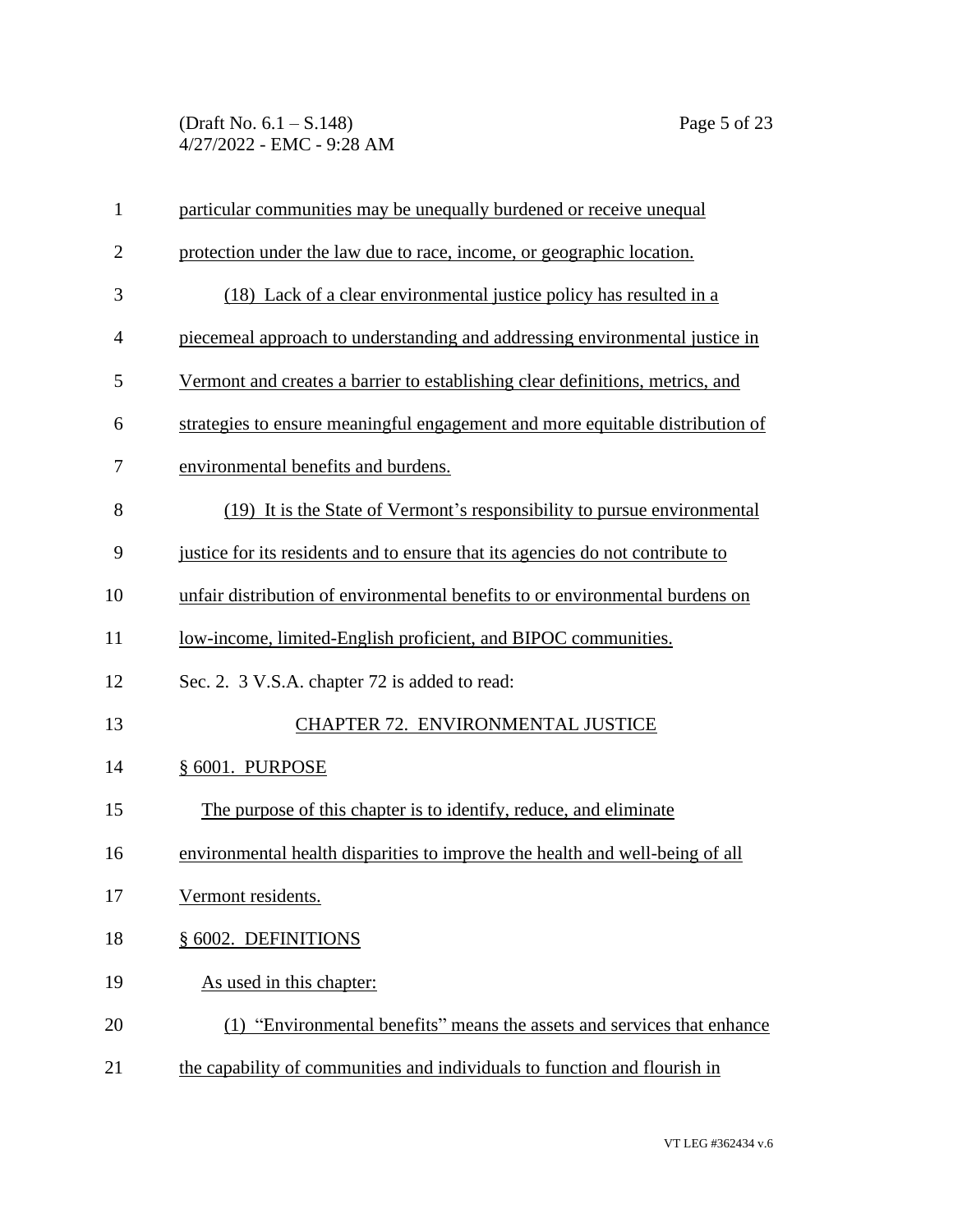(Draft No. 6.1 – S.148) Page 6 of 23 4/27/2022 - EMC - 9:28 AM

| $\mathbf{1}$   | society. Examples of environmental benefits include access to a healthy        |
|----------------|--------------------------------------------------------------------------------|
| $\overline{2}$ | environment and clean natural resources, including air, water, land, green     |
| 3              | spaces, constructed playgrounds, and other outdoor recreational facilities and |
| $\overline{4}$ | venues; affordable clean renewable energy sources; public transportation;      |
| 5              | fulfilling and dignified green jobs; healthy homes and buildings; health care; |
| 6              | nutritious food; Indigenous food and cultural resources; environmental         |
| 7              | enforcement; and training and funding disbursed or administered by             |
| 8              | governmental agencies.                                                         |
| 9              | (2) "Environmental burdens" means any significant impact to clean air,         |
| 10             | water, and land, including any destruction, damage, or impairment of natural   |
| 11             | resources resulting from intentional or reasonably foreseeable causes.         |
| 12             | Examples of environmental burdens include climate change impacts; air and      |
| 13             | water pollution; improper sewage disposal; improper handling of solid wastes   |
| 14             | and other noxious substances; excessive noise; activities that limit access to |
| 15             | green spaces, nutritious food, Indigenous food or cultural resources, or       |
| 16             | constructed outdoor playgrounds and other recreational facilities and venues;  |
| 17             | inadequate remediation of pollution; reduction of groundwater levels;          |
| 18             | increased flooding or stormwater flows; home and building health hazards,      |
| 19             | including lead paint, lead plumbing, asbestos, and mold; and damage to inland  |
| 20             | waterways and waterbodies, wetlands, forests, green spaces, or constructed     |
| 21             | playgrounds or other outdoor recreational facilities and venues from private,  |
|                |                                                                                |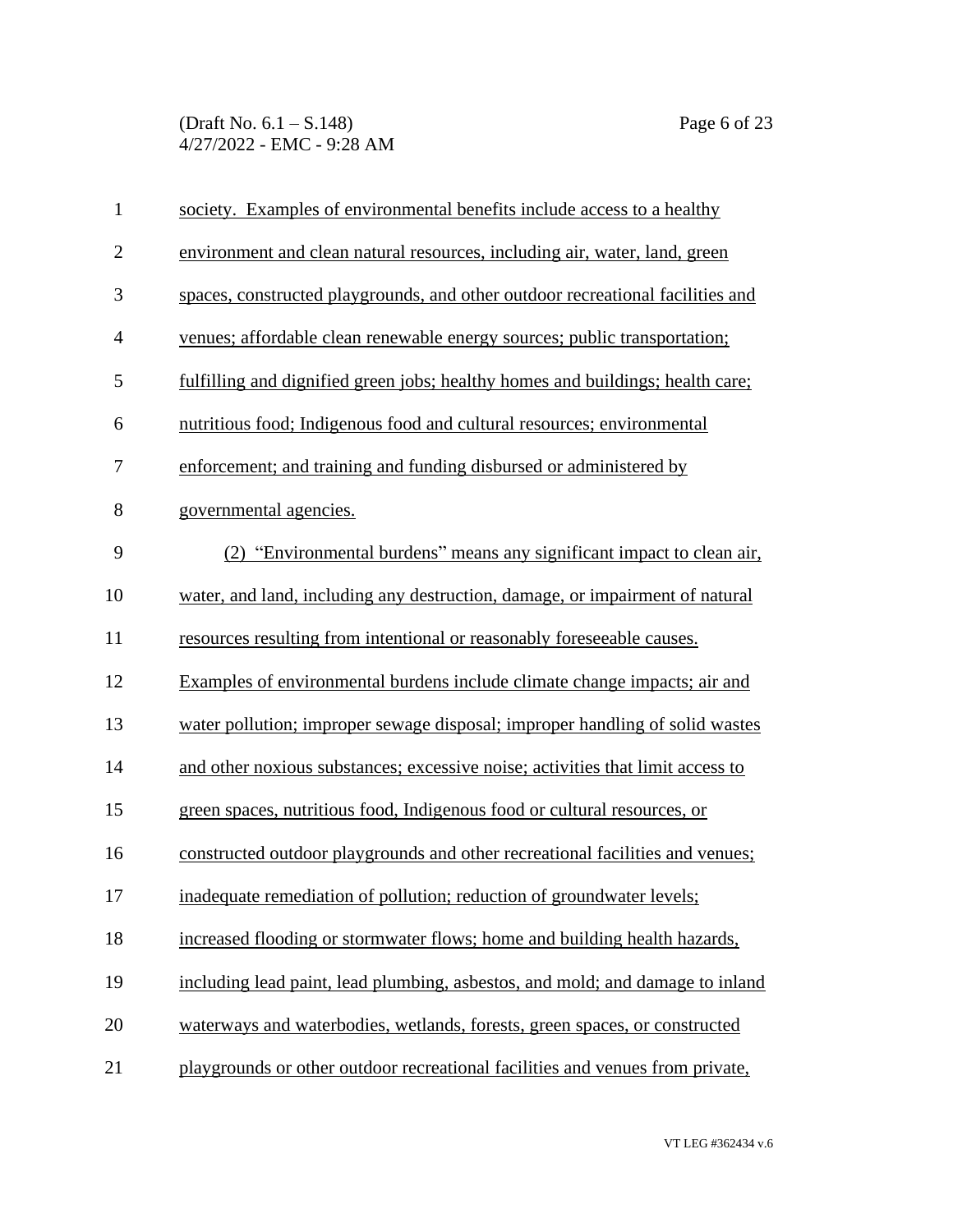## (Draft No. 6.1 – S.148) Page 7 of 23 4/27/2022 - EMC - 9:28 AM

| $\mathbf{1}$   | industrial, commercial, and government operations or other activities that        |
|----------------|-----------------------------------------------------------------------------------|
| $\overline{2}$ | contaminate or alter the quality of the environment and pose a risk to public     |
| 3              | health.                                                                           |
| $\overline{4}$ | (3) "Environmental justice" means all individuals are afforded equitable          |
| 5              | access to and distribution of environmental benefits; equitable distribution of   |
| 6              | environmental burdens; and fair and equitable treatment and meaningful            |
| 7              | participation in decision-making processes, including the development,            |
| 8              | implementation, and enforcement of environmental laws, regulations, and           |
| 9              | policies. Environmental justice recognizes the particular needs of individuals    |
| 10             | of every race, color, income, class, ability status, gender identity, sexual      |
| 11             | orientation, national origin, ethnicity or ancestry, religious belief, or English |
| 12             | language proficiency level. Environmental justice redresses structural and        |
| 13             | institutional racism, colonialism, and other systems of oppression that result in |
| 14             | the marginalization, degradation, disinvestment, and neglect of Black,            |
| 15             | Indigenous, and Persons of Color. Environmental justice requires providing a      |
| 16             | proportional amount of resources for community revitalization, ecological         |
| 17             | restoration, resilience planning, and a just recovery to communities most         |
| 18             | affected by environmental burdens and natural disasters.                          |
| 19             | (4) "Environmental justice focus population" means any census block               |
| 20             | group in which:                                                                   |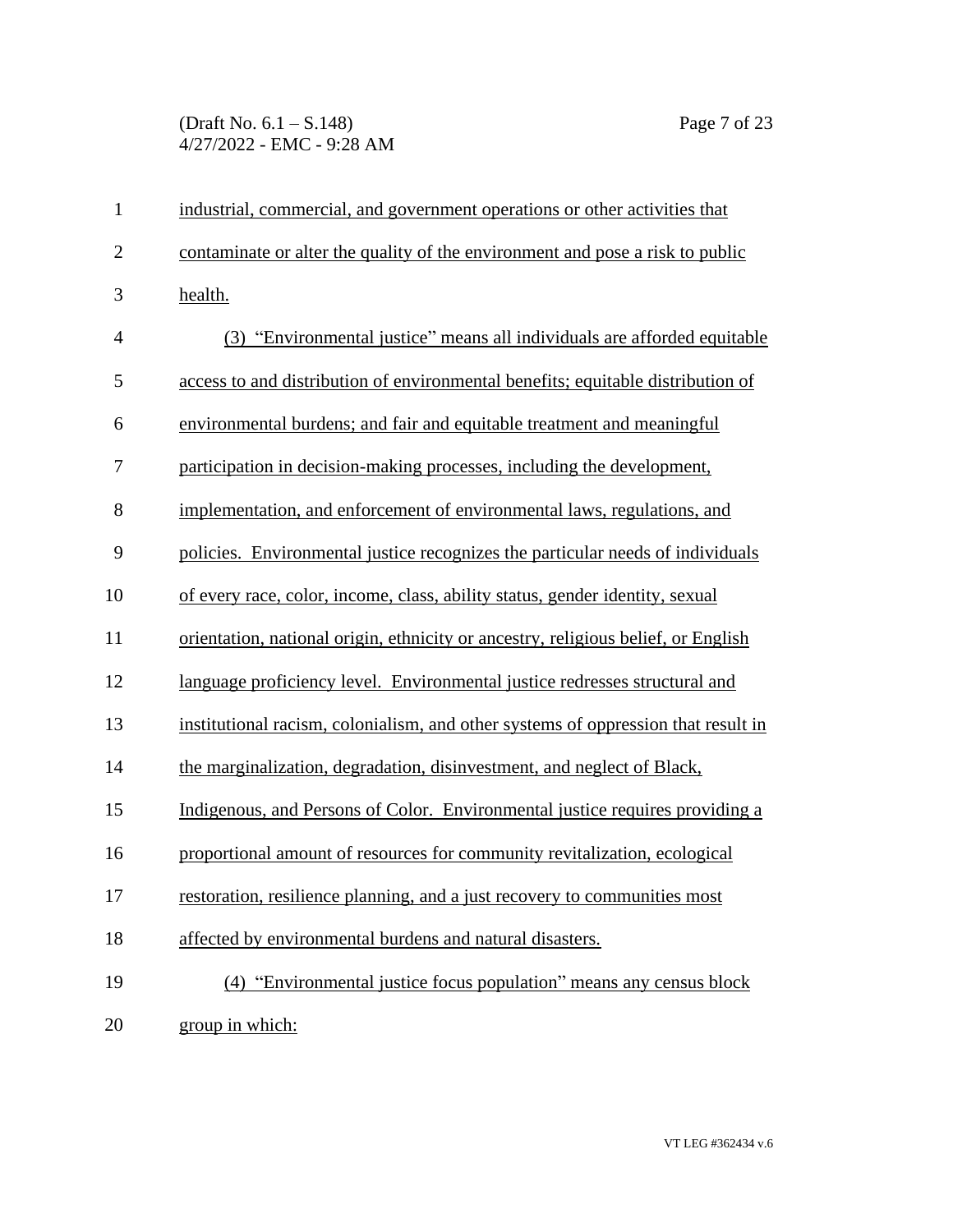(Draft No. 6.1 – S.148) Page 8 of 23 4/27/2022 - EMC - 9:28 AM

| $\mathbf{1}$   | (A) the annual median household income is not more than 80 percent             |
|----------------|--------------------------------------------------------------------------------|
| $\overline{c}$ | of the State median household income;                                          |
| 3              | (B) Persons of Color and Indigenous Peoples comprise at least six              |
| 4              | percent or more of the population; or                                          |
| 5              | (C) at least one percent or more of households have limited English            |
| 6              | proficiency.                                                                   |
| 7              | (5) "Limited English proficiency" means that a household does not have         |
| 8              | a member 14 years or older who speaks English "very well" as defined by the    |
| 9              | <b>U.S. Census Bureau.</b>                                                     |
| 10             | (6) "Meaningful participation" means that all individuals have the             |
| 11             | opportunity to participate in energy, climate change, and environmental        |
| 12             | decision making. Examples include needs assessments, planning,                 |
| 13             | implementation, permitting, compliance and enforcement, and evaluation.        |
| 14             | Meaningful participation also integrates diverse knowledge systems, histories, |
| 15             | traditions, languages, and cultures of Indigenous communities in decision-     |
| 16             | making processes. It requires that communities are enabled and                 |
| 17             | administratively assisted to participate fully through education and training. |
| 18             | Meaningful participation requires the State to operate in a transparent manner |
| 19             | with regard to opportunities for community input and also encourages the       |
| 20             | development of environmental, energy, and climate change stewardship.          |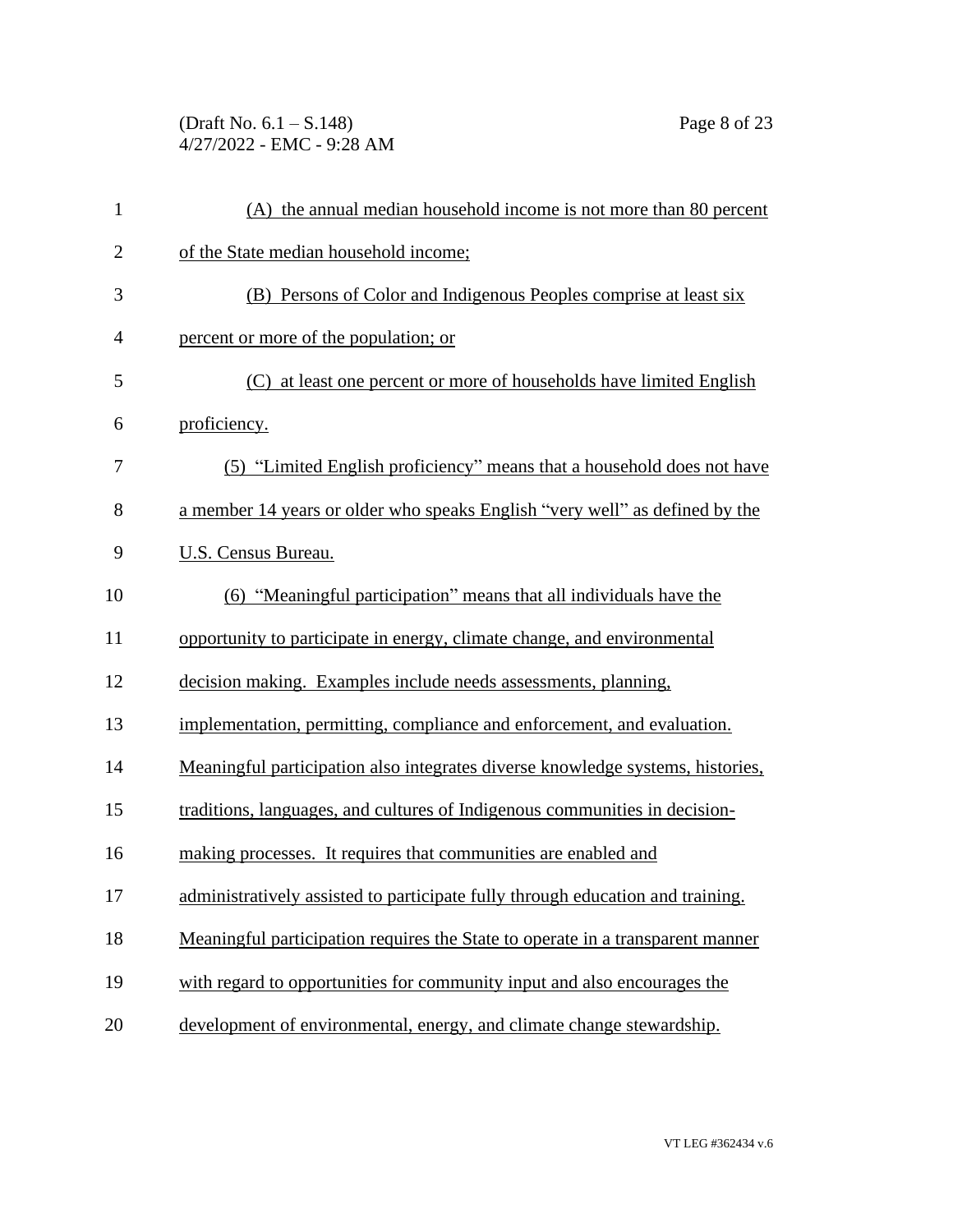(Draft No. 6.1 – S.148) Page 9 of 23 4/27/2022 - EMC - 9:28 AM

| $\mathbf{1}$   | § 6003. ENVIRONMENTAL JUSTICE STATE POLICY                                         |
|----------------|------------------------------------------------------------------------------------|
| $\overline{2}$ | It is the policy of the State of Vermont that no segment of the population of      |
| 3              | the State should, because of its racial, cultural, or economic makeup, bear a      |
| $\overline{4}$ | disproportionate share of environmental burdens or be denied an equitable          |
| 5              | share of environmental benefits. It is further the policy of the State of Vermont  |
| 6              | to provide the opportunity for the meaningful participation of all individuals,    |
| 7              | with particular attention to environmental justice focus populations, in the       |
| 8              | development, implementation, or enforcement of any law, regulation, or             |
| 9              | policy.                                                                            |
| 10             | § 6004. IMPLEMENTATION OF STATE POLICY                                             |
| 11             | (a) As used in this chapter, "covered agencies" means the following State          |
| 12             | agencies, departments, and bodies: the Agencies of Natural Resources, of           |
| 13             | Transportation, of Commerce and Community Development, of Agriculture,             |
| 14             | Food and Markets, and of Education; the Public Utility Commission; the             |
| 15             | Natural Resources Board; and the Departments of Health, of Public Safety, and      |
| 16             | of Public Service.                                                                 |
| 17             | (b) The covered agencies shall consider cumulative environmental burdens,          |
| 18             | as defined by rule pursuant to subsection 6005(a) of this title, and access to     |
| 19             | environmental benefits when making decisions about the environment, energy,        |
| 20             | climate, and public health projects; facilities and infrastructure; and associated |
| 21             | funding.                                                                           |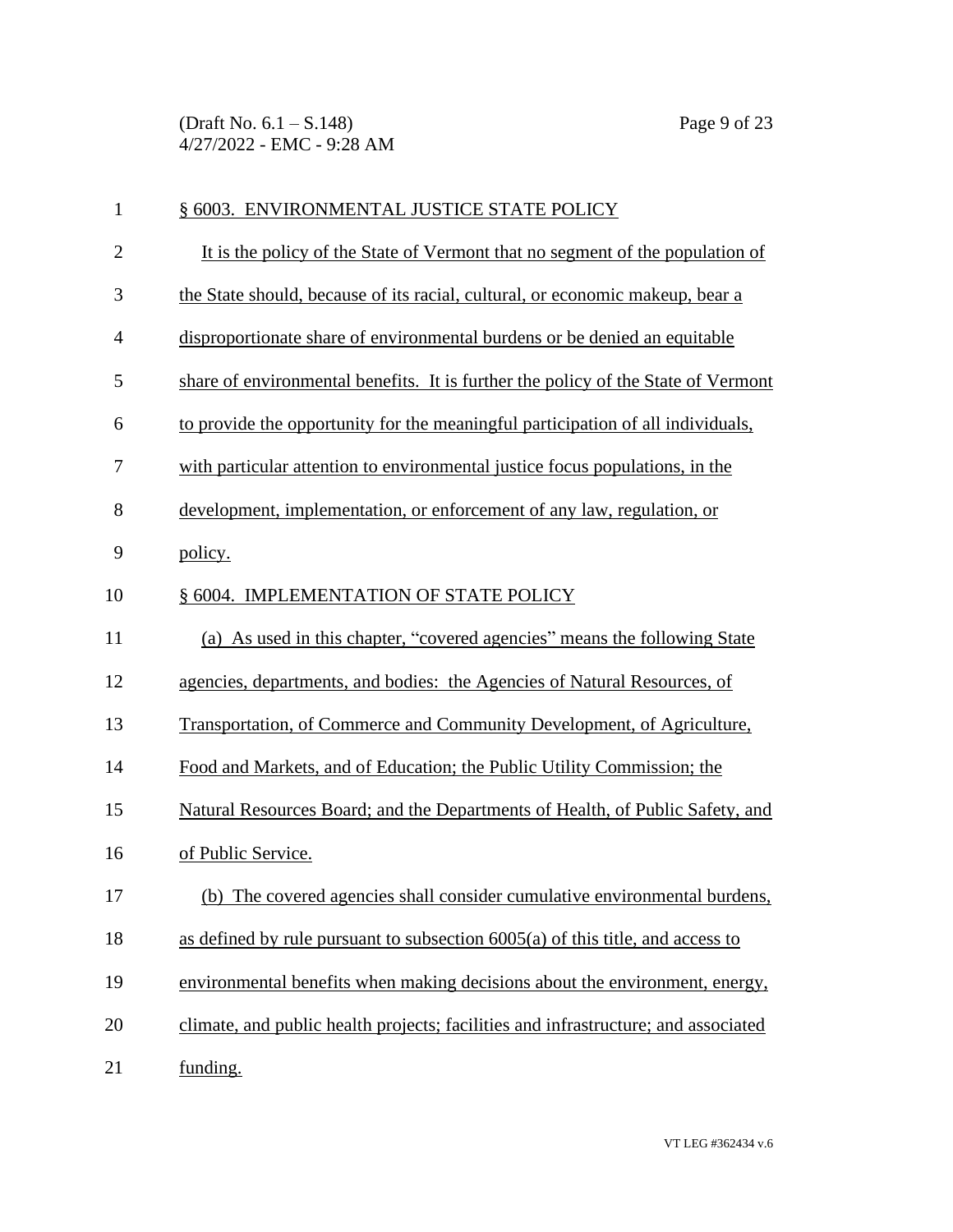(Draft No. 6.1 – S.148) Page 10 of 23 4/27/2022 - EMC - 9:28 AM

| $\mathbf{1}$   | (c) Each of the covered agencies shall create and adopt on or before July 1,    |
|----------------|---------------------------------------------------------------------------------|
| $\mathbf{2}$   | 2025 a community engagement plan that describes how the agency will engage      |
| $\mathfrak{Z}$ | with environmental justice focus populations as it evaluates new and existing   |
| $\overline{4}$ | activities and programs. Community engagement plans shall align with the        |
| 5              | core principles developed by the Interagency Environmental Justice              |
| 6              | Committee pursuant to subdivision $6006(c)(2)(B)$ of this title and take into   |
| 7              | consideration the recommendations of the Environmental Justice Advisory         |
| 8              | Council pursuant to subdivision $6006(c)(1)(B)$ of this title. Each plan shall  |
| 9              | describe how the agency plans to provide meaningful participation in            |
| 10             | compliance with Title VI of the Civil Rights Act of 1964.                       |
| 11             | (d) The covered agencies shall submit an annual summary beginning on            |
| 12             | January 15, 2024 and annually thereafter to the Environmental Justice           |
| 13             | Advisory Council, detailing all complaints alleging environmental justice       |
| 14             | issues or Title VI violations and any agency action taken to resolve the        |
| 15             | complaints. The Advisory Council shall provide any recommendations              |
| 16             | concerning those reports within 60 days after receipt of the complaint          |
| 17             | summaries. Agencies shall consider the recommendations of the Advisory          |
| 18             | Council pursuant to subdivision $6006(c)(1)(E)$ of this title and substantively |
| 19             | respond in writing if an agency chooses not to implement any of the             |
| 20             | recommendations, within 90 days after receipt of the recommendations.           |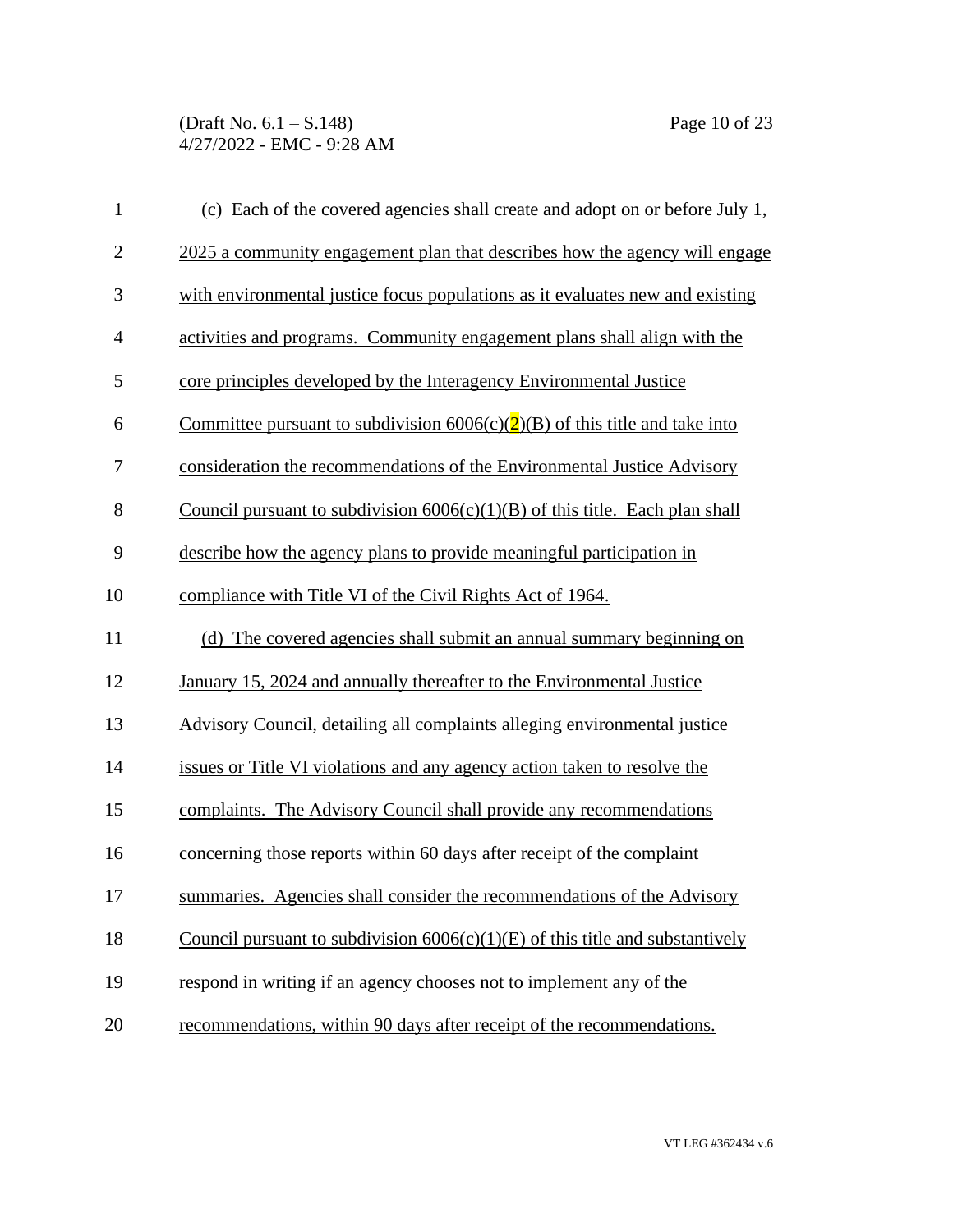(Draft No. 6.1 – S.148) Page 11 of 23 4/27/2022 - EMC - 9:28 AM

| $\mathbf{1}$   | (e) The Agency of Natural Resources, in consultation with the                     |
|----------------|-----------------------------------------------------------------------------------|
| $\overline{2}$ | Environmental Justice Advisory Council and the Interagency Environmental          |
| 3              | Justice Committee, shall review the definitions contained in section 6002 of      |
| $\overline{4}$ | this title at least every five years and recommend revisions to the General       |
| 5              | Assembly to ensure the definition achieves the Environmental Justice State        |
| 6              | Policy.                                                                           |
| 7              | (f) The Agency of Natural Resources, in consultation with the Interagency         |
| 8              | Environmental Justice Committee and the Environmental Justice Advisory            |
| 9              | Council, shall issue guidance on how the covered agencies shall determine         |
| 10             | which investments provide environmental benefits to environmental justice         |
| 11             | focus populations on or before <b>September 15</b> , 2023. A draft version of the |
| 12             | guidance shall be released for a 40-day public comment period before being        |
| 13             | finalized.                                                                        |
| 14             | $(g)(1)$ On or before <b>February</b> 15, 2024, the covered agencies shall, in    |
| 15             | accordance with the guidance document developed by the Agency of Natural          |
| 16             | Resources pursuant to subsection (f) of this section, review the past three years |
| 17             | and generate baseline spending reports that include:                              |
| 18             | (A) where investments were made, if any, and which geographic                     |
| 19             | areas, at the municipal level and census block group, where practicable,          |
| 20             | received environmental benefits from those investments; and                       |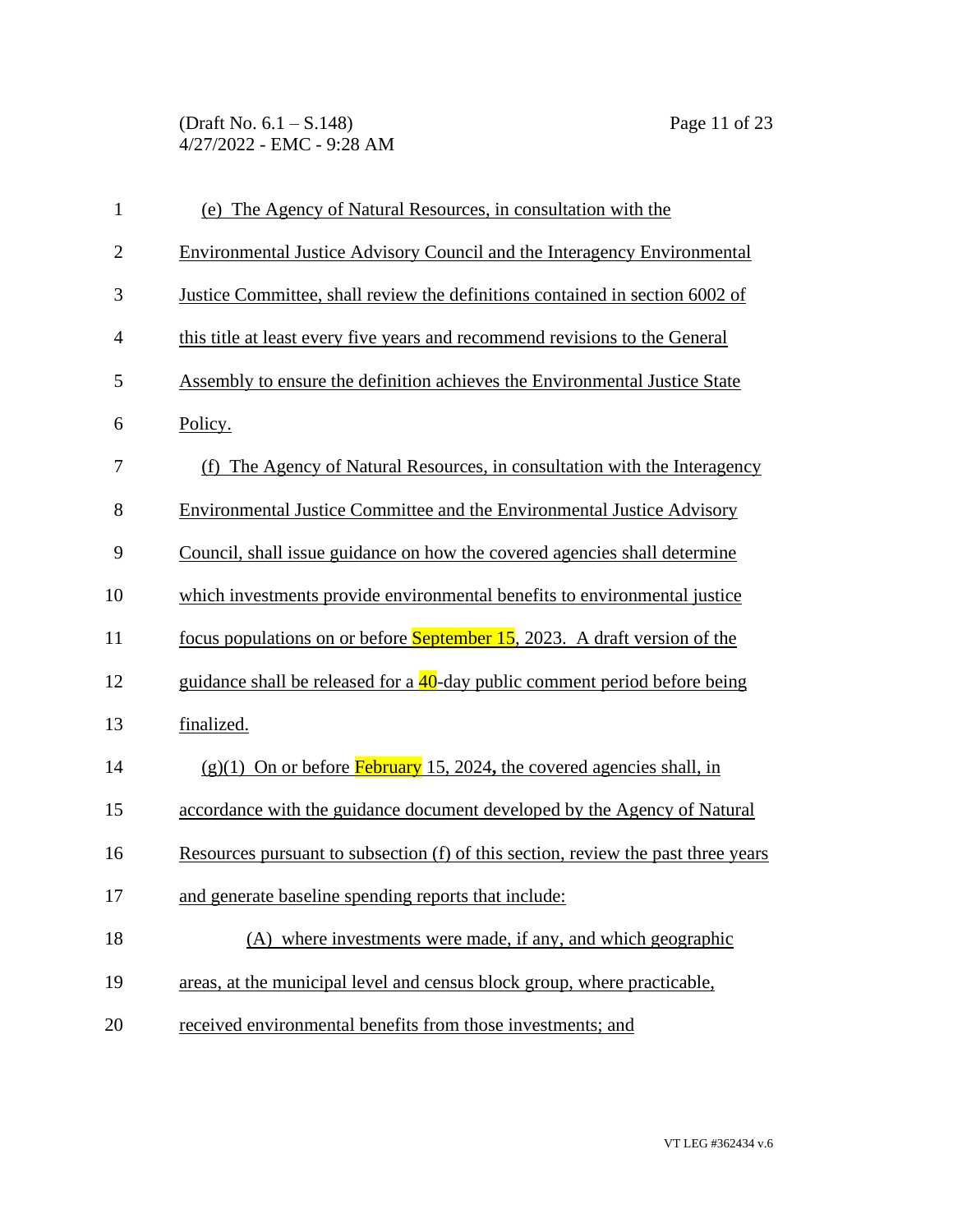(Draft No. 6.1 – S.148) Page 12 of 23 4/27/2022 - EMC - 9:28 AM

| $\mathbf{1}$   | (B) a description and quantification of the environmental benefits as           |
|----------------|---------------------------------------------------------------------------------|
| $\overline{2}$ | an outcome of the investment.                                                   |
| 3              | (2) The covered agencies shall publicly post the baseline spending              |
| 4              | reports on their respective websites.                                           |
| 5              | (h) On or before July 1, 2024, it shall be the goal of the covered agencies to  |
| 6              | direct investments proportionately in environmental justice focus populations.  |
| 7              | $(i)(1)$ Beginning on January 15, 2026, and annually thereafter, the covered    |
| 8              | agencies shall either integrate the following information into existing annual  |
| 9              | spending reports or issue annual spending reports that include:                 |
| 10             | (A) where investments were made and which geographic areas, at the              |
| 11             | municipal level and census block group, where practicable, received             |
| 12             | environmental benefits from those investments; and                              |
| 13             | (B) the percentage of overall environmental benefits from those                 |
| 14             | investments provided to environmental justice focus populations.                |
| 15             | (2) The covered agencies shall publicly post the annual spending reports        |
| 16             | on their respective websites.                                                   |
| 17             | (i) Beginning on January 15, 2025, the covered agencies shall each issue        |
| 18             | and publicly post an annual report summarizing all actions taken to incorporate |
| 19             | environmental justice into its policies or determinations, rulemaking, permit   |
| 20             | proceedings, or project review.                                                 |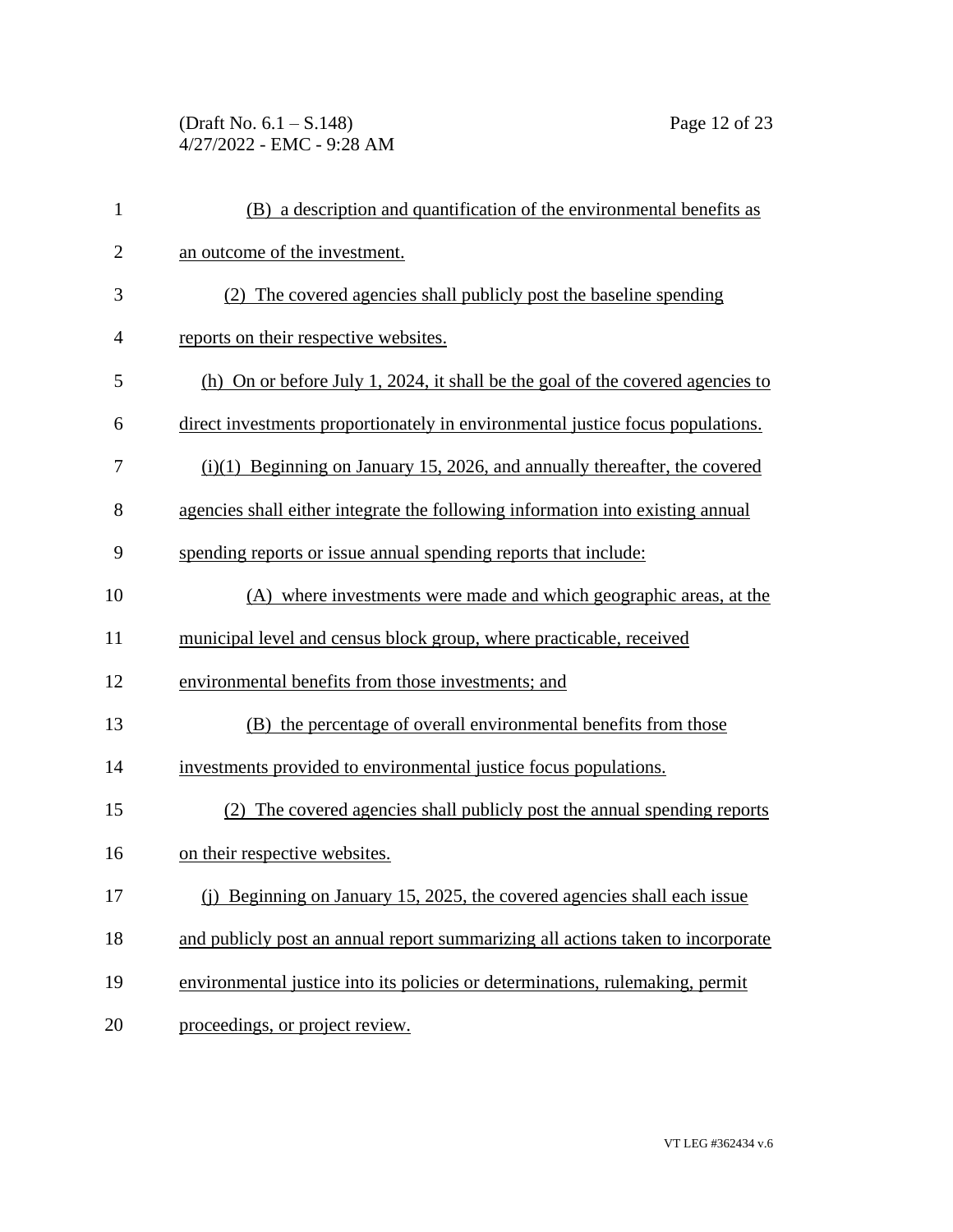(Draft No. 6.1 – S.148) Page 13 of 23 4/27/2022 - EMC - 9:28 AM

## § 6005. RULEMAKING (a) On or before July 1, 2025, the Agency of Natural Resources, in consultation with the Environmental Justice Advisory Council and the Interagency Environmental Justice Committee, shall adopt rules to: (1) define cumulative environmental burdens; (2) implement consideration of cumulative environmental burdens within the Agency of Natural Resources; and (3) inform how the public and the covered agencies implement the consideration of cumulative environmental burdens and use the environmental 10 justice mapping tool. (b) On or before July 1, 2026 and as appropriate thereafter, the covered agencies, in consultation with the Environmental Justice Advisory Council, shall adopt or amend policies and procedures, plans, guidance, and rules, where applicable, to implement this chapter. (c)(1) Prior to drafting new rules required by this chapter, agencies shall consult with the Environmental Justice Advisory Council to discuss the scope and proposed content of rules to be developed. Agencies shall also submit draft rulemaking concepts to the Advisory Council for review and comment. Any proposed rule and draft Administrative Procedure Act filing forms shall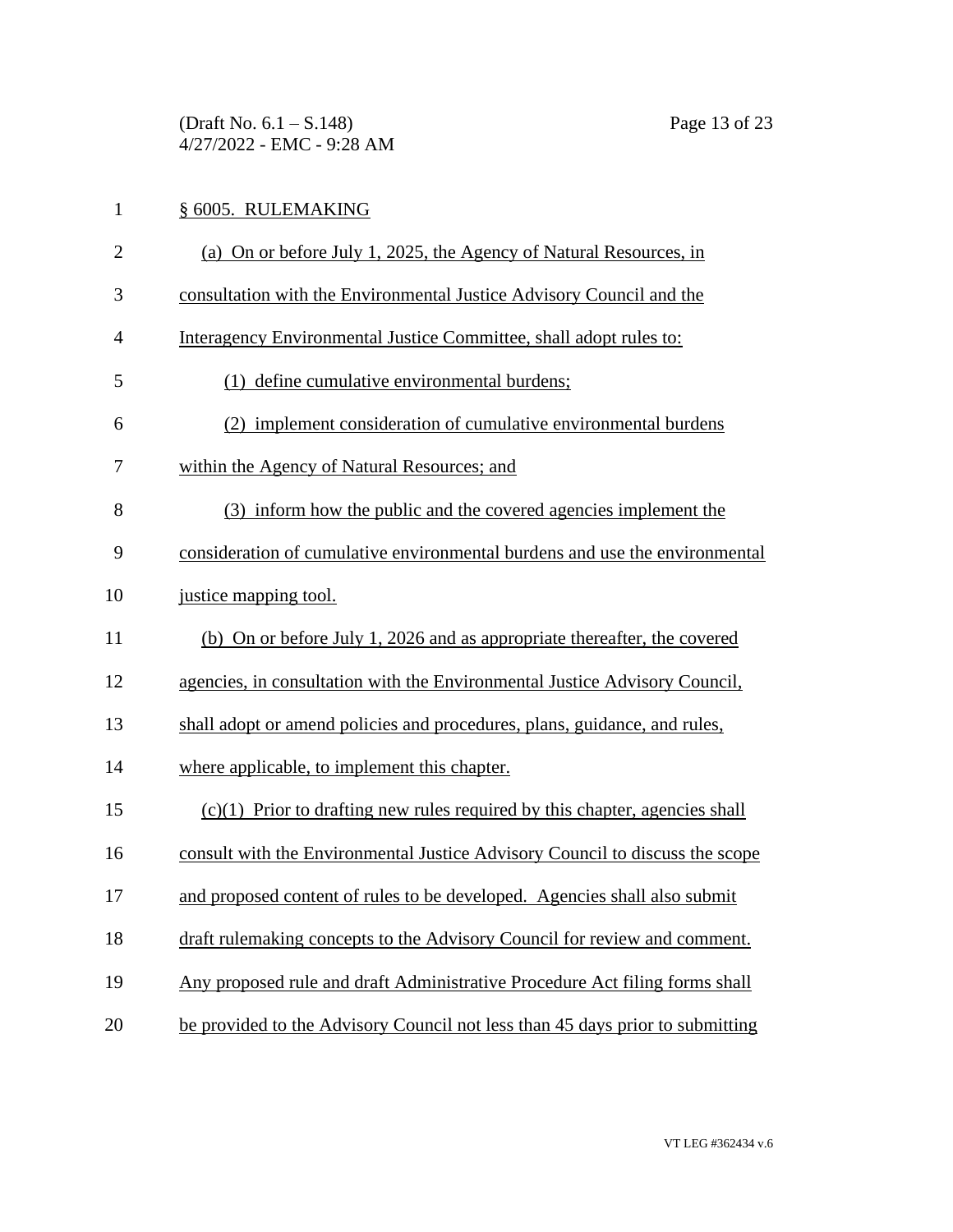(Draft No. 6.1 – S.148) Page 14 of 23 4/27/2022 - EMC - 9:28 AM

| 1              | the proposed rule or rules to the Interagency Committee on Administrative       |
|----------------|---------------------------------------------------------------------------------|
| $\overline{2}$ | Rules (ICAR).                                                                   |
| 3              | (2) The Advisory Council shall vote and record individual members'              |
| $\overline{4}$ | support or objection to any proposed rule before it is submitted to ICAR. The   |
| 5              | Advisory Council shall submit the results of their vote to both ICAR and the    |
| 6              | Legislative Committee on Administrative Rules (LCAR).                           |
| 7              | § 6006. ENVIRONMENTAL JUSTICE ADVISORY COUNCIL AND                              |
| 8              | INTERAGENCY ENVIRONMENTAL JUSTICE COMMITTEE                                     |
| 9              | (a) Advisory Council and Interagency Committee.                                 |
| 10             | (1) There is created:                                                           |
| 11             | (A) the Environmental Justice Advisory Council (Advisory Council)               |
| 12             | to provide independent advice and recommendations to State agencies and the     |
| 13             | General Assembly on matters relating to environmental justice, including the    |
| 14             | integration of environmental justice principles into State programs, policies,  |
| 15             | regulations, legislation, and activities; and                                   |
| 16             | (B) the Interagency Environmental Justice Committee (Interagency                |
| 17             | Committee) to guide and coordinate State agency implementation of the           |
| 18             | Environmental Justice State Policy and provide recommendations to the           |
| 19             | General Assembly for amending the definitions and protections set forth in this |
| 20             | chapter.                                                                        |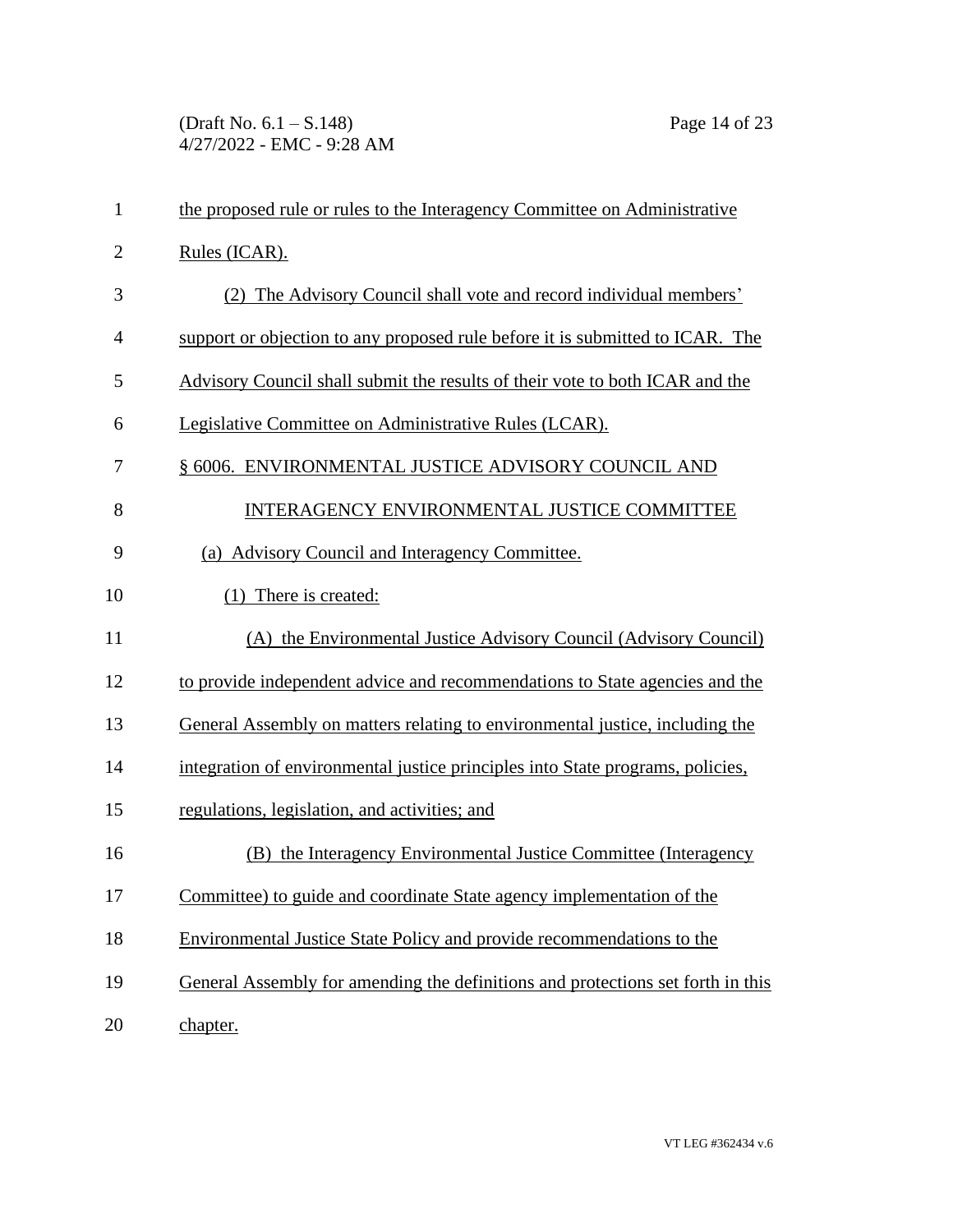(Draft No. 6.1 – S.148) Page 15 of 23 4/27/2022 - EMC - 9:28 AM

| $\mathbf{1}$   | (2) Appointments to the groups created in this subsection shall be made         |
|----------------|---------------------------------------------------------------------------------|
| $\overline{2}$ | on or before December 15, 2022.                                                 |
| 3              | (3) Both the Advisory Council and the Interagency Committee shall               |
| $\overline{4}$ | consider and incorporate the Guiding Principles for a Just Transition developed |
| 5              | by the Just Transitions Subcommittee of the Vermont Climate Council in their    |
| 6              | work.                                                                           |
| 7              | (b) Meetings. The Advisory Council and Interagency Committee shall              |
| 8              | each meet not more than nine times per year, with at least four meetings        |
| 9              | occurring jointly. Meetings may be held in person, remotely, or in a hybrid     |
| 10             | format to facilitate maximum participation and shall be recorded and publicly   |
| 11             | posted on the Secretary's website                                               |
| 12             | (c) Duties.                                                                     |
| 13             | (1) The Advisory Council shall:                                                 |
| 14             | (A) advise State agencies on environmental justice issues and on how            |
| 15             | to incorporate environmental justice into agency procedures and decision        |
| 16             | making as required under subsection 6004(b) of this title and evaluate the      |
| 17             | potential for environmental burdens or disproportionate impacts on              |
| 18             | environmental justice focus populations as a result of State actions and the    |
| 19             | potential for environmental benefits to environmental justice focus             |
| 20             | populations;                                                                    |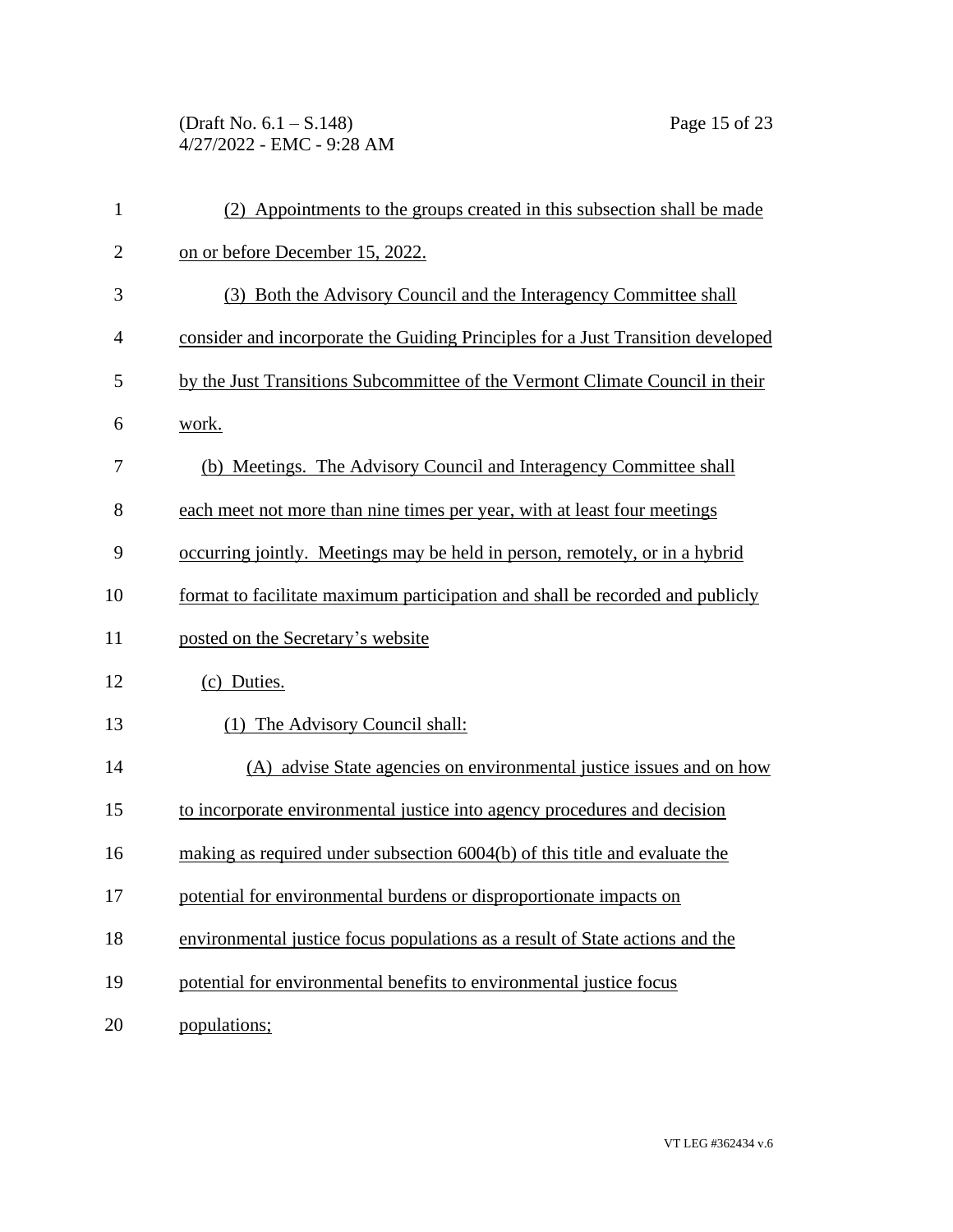(Draft No. 6.1 – S.148) Page 16 of 23 4/27/2022 - EMC - 9:28 AM

| $\mathbf{1}$   | (B) advise State agencies in the development of community                        |
|----------------|----------------------------------------------------------------------------------|
| $\mathbf{2}$   | engagement plans;                                                                |
| 3              | (C) advise State agencies on the use of the environmental justice                |
| $\overline{4}$ | mapping tool established pursuant to section 6008 of this title and on the       |
| 5              | enhancement of meaningful participation, reduction of environmental burdens,     |
| 6              | and equitable distribution of environmental benefits;                            |
| 7              | (D) review and provide feedback to the relevant State agency,                    |
| 8              | pursuant to subsection $6005(c)$ of this title, on any proposed rules for        |
| 9              | implementing this chapter; and                                                   |
| 10             | (E) receive and review annual State agency summaries of complaints               |
| 11             | alleging environmental justice issues, including Title VI complaints, and        |
| 12             | suggest options or alternatives to State agencies for the resolution of systemic |
| 13             | issues raised in or by the complaints.                                           |
| 14             | (2) The Interagency Committee shall:                                             |
| 15             | (A) consult with the Agency of Natural Resources in the                          |
| 16             | development of the guidance document required by subsection $6004(g)$ of this    |
| 17             | title on how to determine which investments provide environmental benefits to    |
| 18             | environmental justice focus populations; and                                     |
| 19             | (B) on or before July 1, 2023, develop, in consultation with the                 |
| 20             | Agency of Natural Resources and the Environmental Justice Advisory Council,      |
| 21             | a set of core principles to guide and coordinate the development of the State    |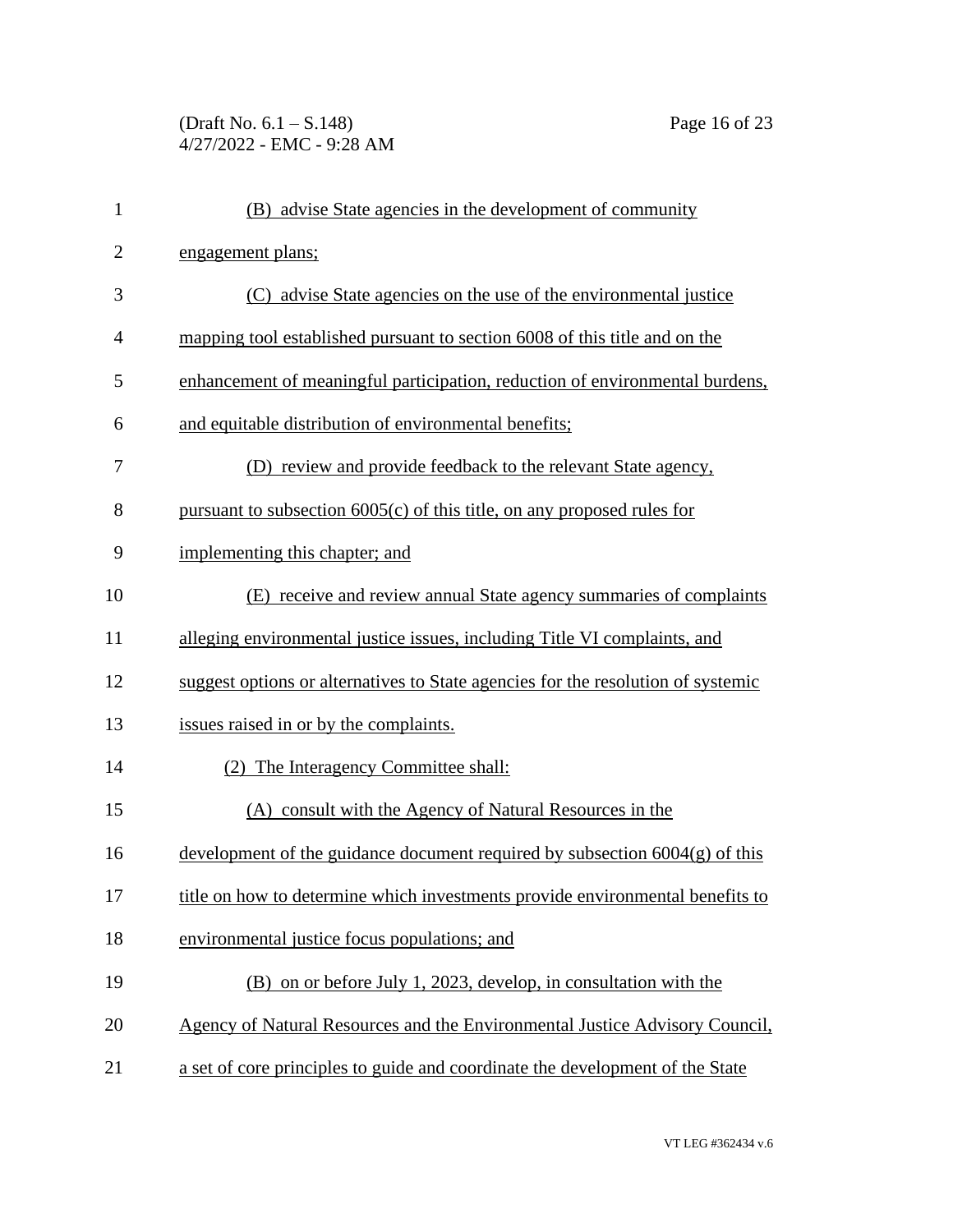(Draft No. 6.1 – S.148) Page 17 of 23 4/27/2022 - EMC - 9:28 AM

| $\mathbf{1}$   | agency community engagement plans required under subsection 6004(d) of           |
|----------------|----------------------------------------------------------------------------------|
| $\mathbf{2}$   | this title.                                                                      |
| 3              | (3) The Advisory Council and the Interagency Committee shall jointly:            |
| $\overline{4}$ | (A) consider and recommend to the General Assembly, on or before                 |
| 5              | December 1, 2023, amendments to the terminology, thresholds, and criteria of     |
| 6              | the definition of environmental justice focus populations, including whether to  |
| 7              | include populations more likely to be at higher risk for poor health outcomes in |
| 8              | response to environmental burdens; and                                           |
| 9              | (B) examine existing data and studies on environmental justice and               |
| 10             | consult with State, federal, and local agencies and affected communities         |
| 11             | regarding the impact of current statutes, regulations, and policies on the       |
| 12             | achievement of environmental justice.                                            |
| 13             | (d) Membership.                                                                  |
| 14             | (1) Advisory Council. Each member of the Advisory Council shall be               |
| 15             | well informed regarding environmental justice principles and committed to        |
| 16             | achieving environmental justice in Vermont and working collaboratively with      |
| 17             | other members of the Council. To the greatest extent practicable, Advisory       |
| 18             | Council members shall represent diversity in race, ethnicity, age, gender, urban |
| 19             | and rural areas, and different regions of the State. The Advisory Council shall  |
| 20             | consist of the following 11 members, with a goal to have more than 50 percent    |
| 21             | residing in environmental justice focus populations:                             |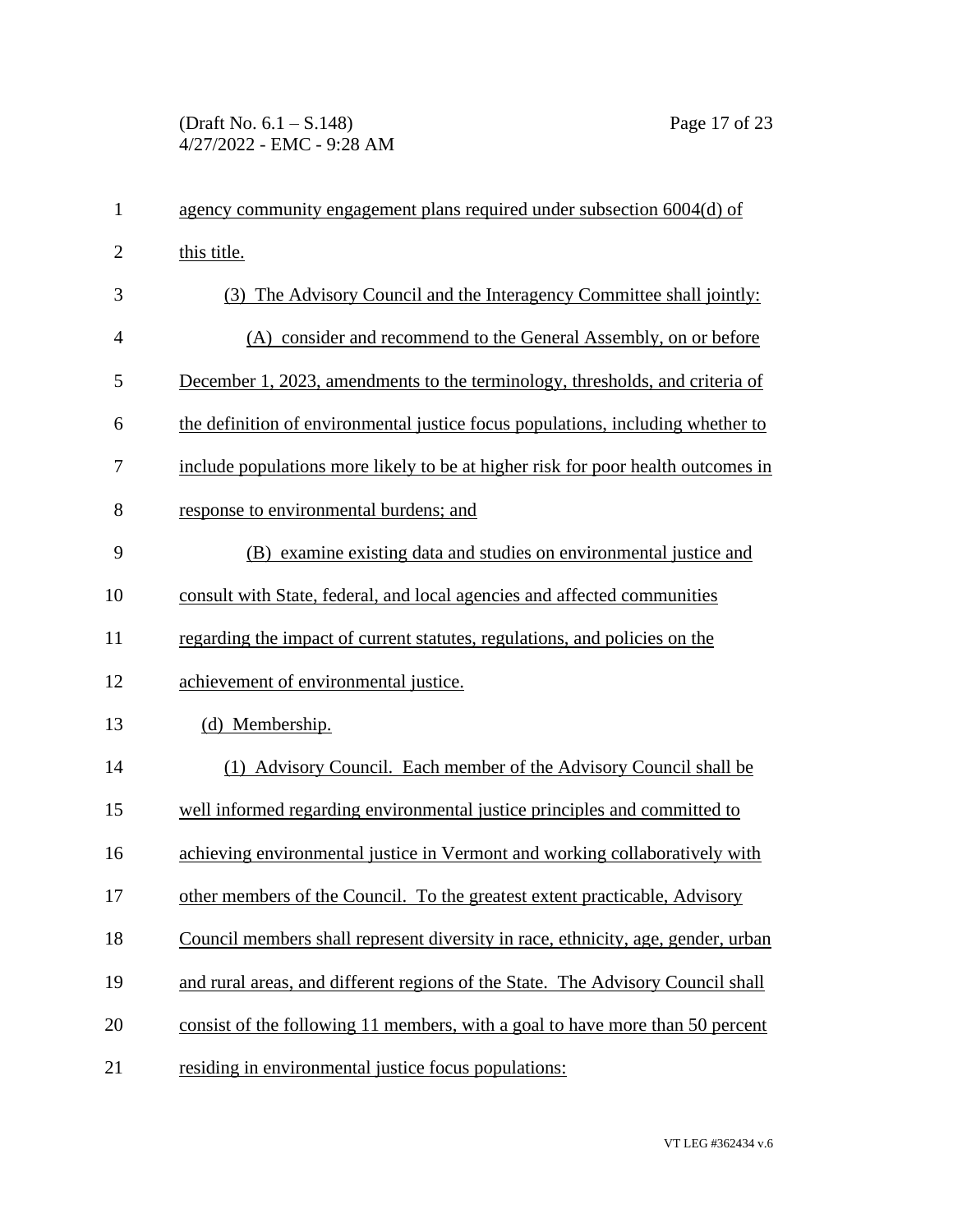## (Draft No. 6.1 – S.148) Page 18 of 23 4/27/2022 - EMC - 9:28 AM

| $\mathbf{1}$   | (A) the Director of Racial Equity or designee;                       |
|----------------|----------------------------------------------------------------------|
| $\overline{2}$ | (B) the following members appointed by the Committee on              |
| 3              | Committees:                                                          |
| 4              | (i) one representative of municipal government;                      |
| 5              | (ii) one representative of a social justice organization;            |
| 6              | (iii) one representative of mobile home park residents;              |
| 7              | (C) the following members appointed by the Speaker of the House:     |
| 8              | (i) one representative who resides in a census block group that is   |
| 9              | designated as an environmental justice focus population;             |
| 10             | (ii) one representative of an organization working on food security  |
| 11             | issues;                                                              |
| 12             | (iii) one representative of immigrant communities in Vermont;        |
| 13             | (iv) one representative of a statewide environmental organization;   |
| 14             | (D) one representative of a State-recognized Native American Indian  |
| 15             | tribe, recommended and appointed by the Vermont Commission on Native |
| 16             | American Affairs;                                                    |
| 17             | (E) the Executive Director of the Vermont Housing and Conservation   |
| 18             | Board or designee; and                                               |
| 19             | (F) the Chair of the Natural Resources Conservation Council or       |
| 20             | designee.                                                            |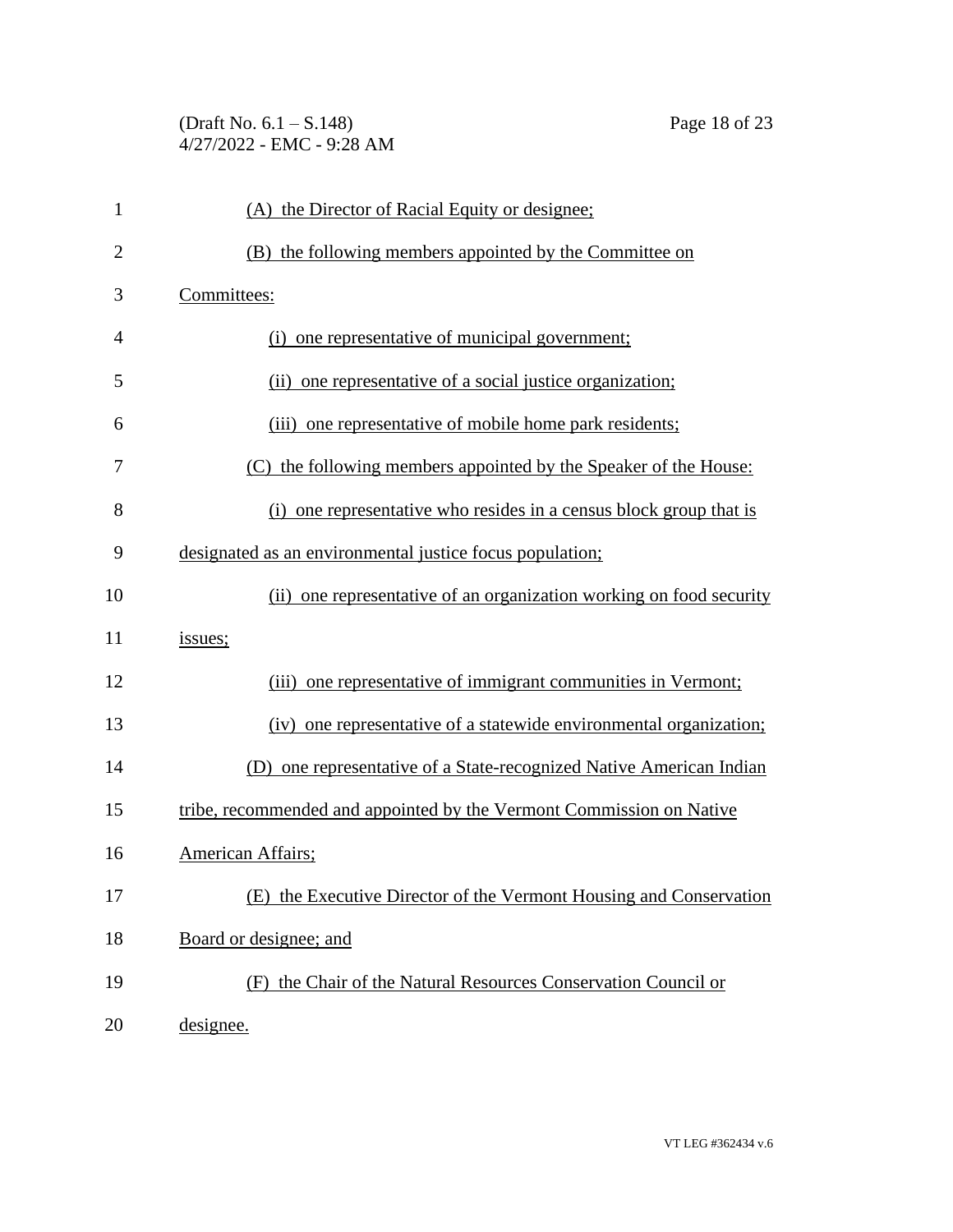## (Draft No. 6.1 – S.148) Page 19 of 23 4/27/2022 - EMC - 9:28 AM

| 1              | (2) Interagency Committee. The Interagency Committee shall consist of           |
|----------------|---------------------------------------------------------------------------------|
| $\overline{c}$ | the following 11 members:                                                       |
| 3              | (A) the Secretary of Education or designee;                                     |
| $\overline{4}$ | (B) the Secretary of Natural Resources or designee;                             |
| 5              | (C) the Secretary of Transportation or designee;                                |
| 6              | (D) the Commissioner of Housing and Community Development or                    |
| 7              | designee;                                                                       |
| 8              | (E) the Secretary of Agriculture, Food and Markets or designee;                 |
| 9              | (F) the Commissioner of Health or designee;                                     |
| 10             | (G) the Director of Emergency Management or designee;                           |
| 11             | (H) the Commissioner of Public Service or designee;                             |
| 12             | (I) the Director of Racial Equity or designee;                                  |
| 13             | the Chair of the Natural Resources Board or designee; and<br>(J)                |
| 14             | (K) the Chair of the Public Utility Commission or designee.                     |
| 15             | (3) The Advisory Council and the Interagency Committee may each                 |
| 16             | elect two co-chairs.                                                            |
| 17             | (4) After initial appointments, all appointed members of the Advisory           |
| 18             | Council shall serve six-year terms and serve until a successor is appointed.    |
| 19             | The initial terms shall be staggered so that one third of the appointed members |
| 20             | shall serve a two-year term, another third of the appointed members shall serve |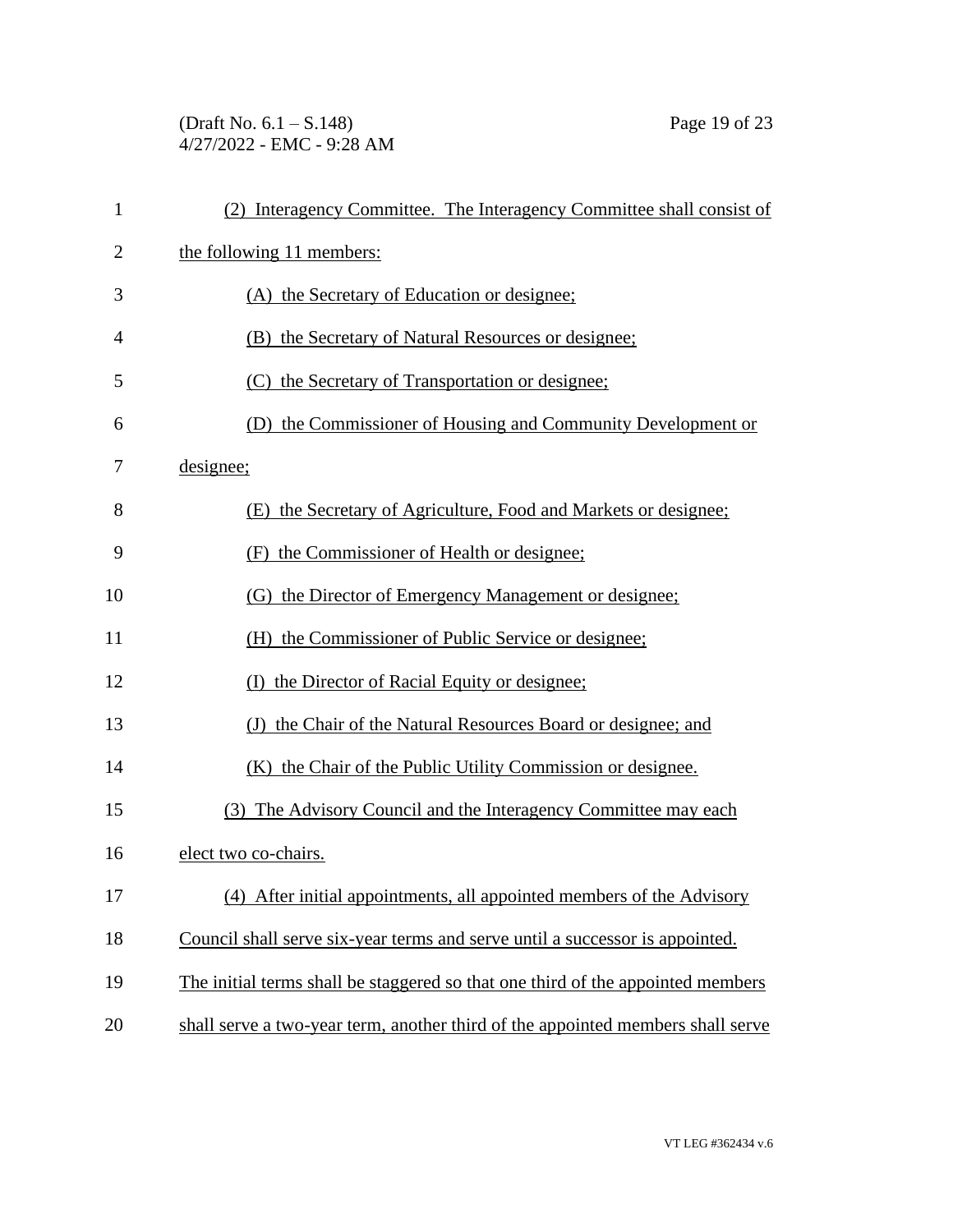| $\mathbf{1}$   | a four-year term, and the remaining members shall be appointed to a six-year |
|----------------|------------------------------------------------------------------------------|
| $\overline{c}$ | term.                                                                        |
| 3              | (5) Vacancies of the Advisory Council shall be appointed in the same         |
| 4              | manner as original appointments.                                             |
| 5              | (6) The Advisory Council shall have the administrative, technical, and       |
| 6              | legal assistance of the Agency of Natural Resources.                         |
| 7              | (7) Members of the Advisory Council who are neither State nor                |
| 8              | municipal employees and who are not otherwise compensated by their           |
| 9              | employer shall be entitled to per diem compensation and reimbursement of     |
| 10             | expenses as permitted under 32 V.S.A. § 1010. Members of the Advisory        |
| 11             | Council may also receive additional compensation up to \$150.00 per meeting  |
| 12             | as available in the Environmental Justice Advisory Council Special Fund      |
| 13             | established in section 6007 of this title.                                   |
| 14             | § 6007. ENVIRONMENTAL JUSTICE ADVISORY COUNCIL SPECIAL                       |
| 15             | <b>FUND</b>                                                                  |
| 16             | There is established the Environmental Justice Advisory Council<br>(a)       |
| 17             | Special Fund that shall be managed in accordance with 32 V.S.A. chapter 7,   |
| 18             | subchapter 5.                                                                |
| 19             | (b) The Fund shall be administered by the Agency of Natural Resources        |
| 20             | and shall consist of:                                                        |
| 21             | any monies appropriated to it; and<br>(1)                                    |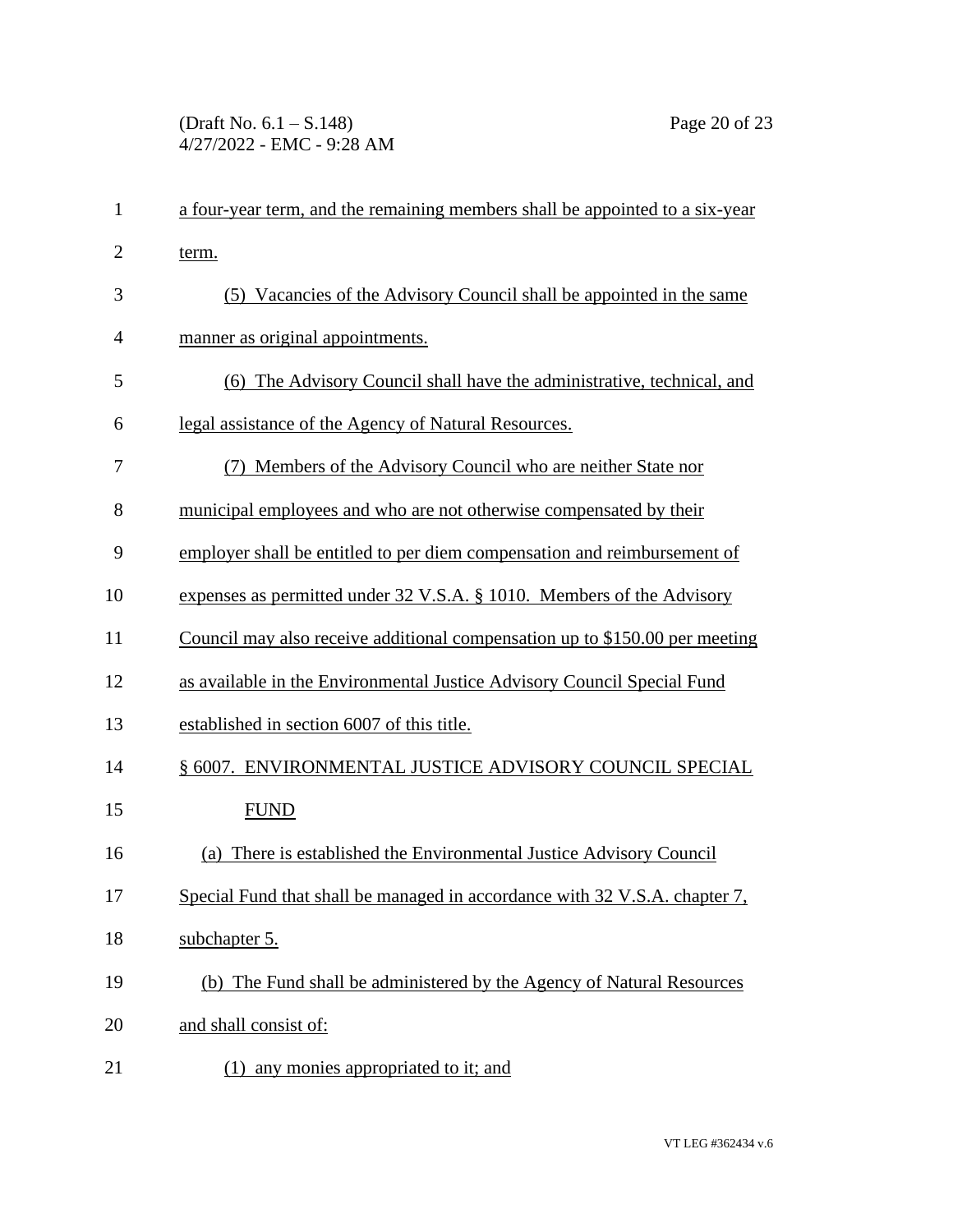(Draft No. 6.1 – S.148) Page 21 of 23 4/27/2022 - EMC - 9:28 AM

| $\mathbf{1}$   | (2) any gifts, donations, and grants to it by the federal government, a       |
|----------------|-------------------------------------------------------------------------------|
| $\overline{2}$ | political subdivision of the State, or a $501(c)(3)$ charitable organization. |
| 3              | (c) The funds shall be used to increase per diem amounts to eligible          |
| $\overline{4}$ | members the Environmental Justice Advisory Council, so that members may       |
| 5              | receive up to \$150.00 of additional compensation per meeting. Disbursements  |
| 6              | shall be made by the Secretary of Natural Resources.                          |
| 7              | § 6008. ENVIRONMENTAL JUSTICE MAPPING TOOL                                    |
| 8              | (a) The Agency of Natural Resources shall create and maintain the State       |
| 9              | environmental justice mapping tool. The Agency, in consultation with the      |
| 10             | Environmental Justice Advisory Council and the Interagency Environmental      |
| 11             | Justice Committee, shall determine indices and criteria to be included in the |
| 12             | State mapping tool to depict environmental justice focus populations and      |
| 13             | measure environmental burdens at the smallest geographic level practicable.   |
| 14             | (b) The Agency of Natural Resources may cooperate and contract with           |
| 15             | other states or private organizations when developing the mapping tool. The   |
| 16             | mapping tool may incorporate federal environmental justice mapping tools,     |
| 17             | such as EJSCREEN, as well as existing State mapping tools such as the         |
| 18             | Vermont Social Vulnerability Index.                                           |
| 19             | (c) On or before January 1, 2025, the mapping tool shall be available for     |
| 20             | use by the public as well as by the State government.                         |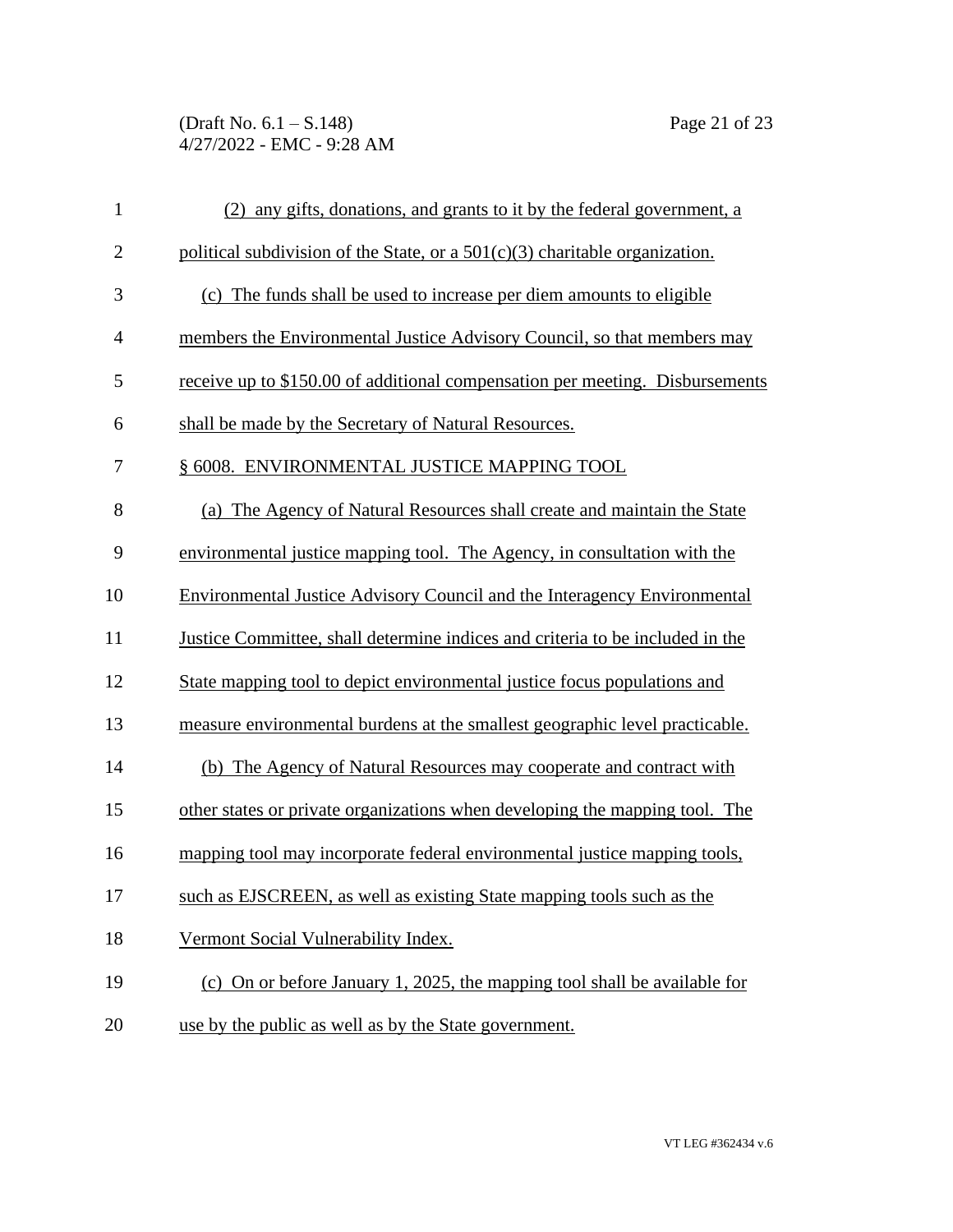(Draft No. 6.1 – S.148) Page 22 of 23 4/27/2022 - EMC - 9:28 AM

| $\mathbf{1}$   | Sec. 3. SPENDING REPORT                                                                |
|----------------|----------------------------------------------------------------------------------------|
| $\overline{2}$ | On or before December 15, 2025, the Agency of Natural Resources shall                  |
| 3              | submit a report to the General Assembly describing whether the baseline                |
| 4              | spending reports completed pursuant to $3 \text{ V.S.A.}$ \$ $6004(g)$ of this section |
| 5              | indicate if any municipalities or portions of municipalities are routinely             |
| 6              | underserved with respect to environmental benefits, taking into consideration          |
| 7              | whether those areas receive, averaged across three years, a significantly lower        |
| 8              | percentage of environmental benefits from State investments as compared to             |
| 9              | other municipalities or portions of municipalities in the State. This report shall     |
| 10             | include a recommendation as to whether a statutory definition of "underserved"         |
| 11             | community" and any other revisions to this chapter are necessary to best carry         |
| 12             | out the Environmental Justice State Policy.                                            |
| 13             | Sec. 4. APPROPRIATIONS                                                                 |
| 14             | (a) There is appropriated the sum of \$500,000.00 in fiscal year 2023 from             |
| 15             | the General Fund to the Agency of Natural Resources for the cost of                    |
| 16             | developing the mapping tool required in 3 V.S.A. § 6008 including any                  |
| 17             | necessary community outreach associated with calibrating and improving the             |
| 18             | mapping tool.                                                                          |
| 19             | (b) There is appropriated the sum of $$200,000.00$ in fiscal year $2023$               |
|                |                                                                                        |

20 from the General Fund to the Agency of Natural Resources to: